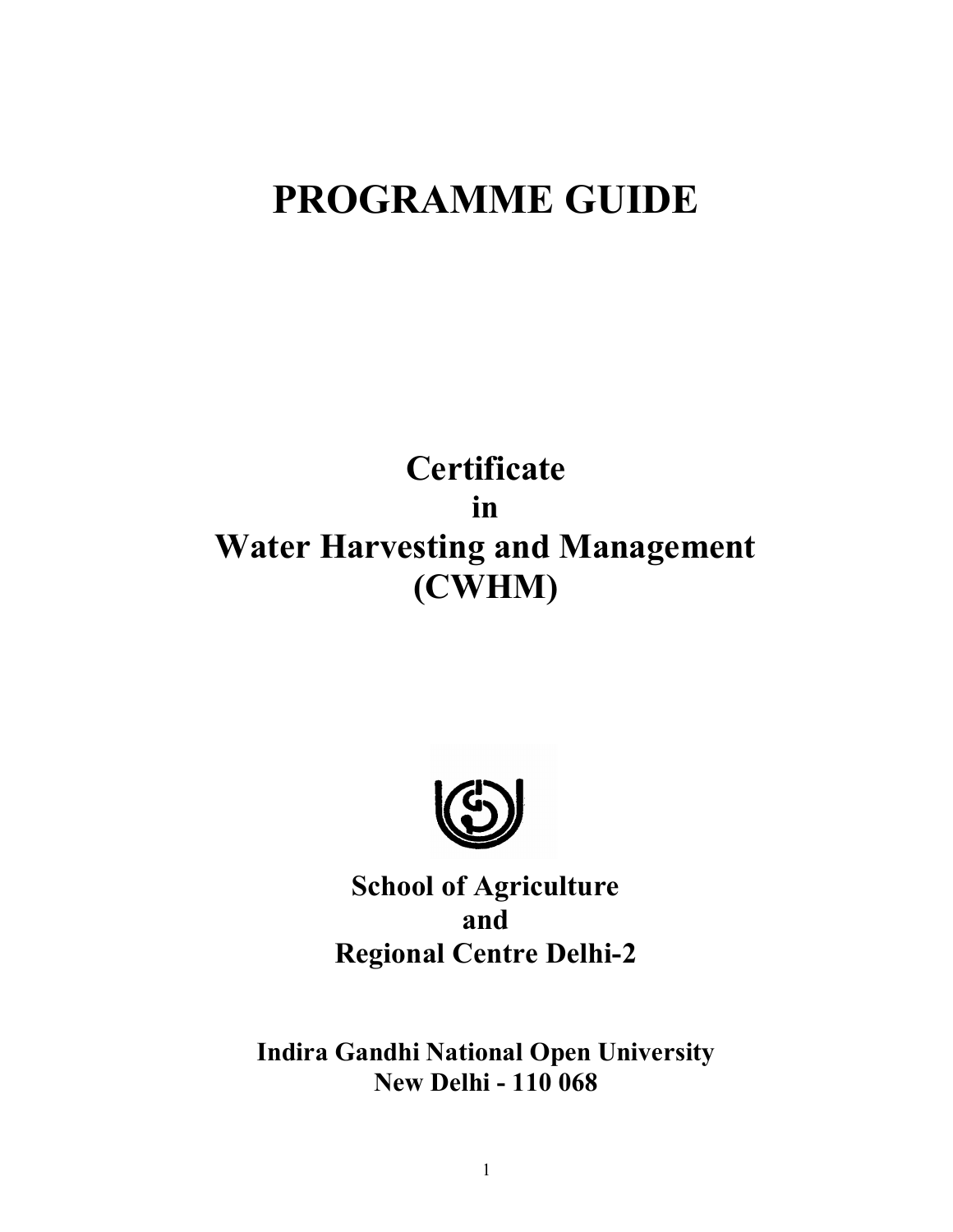#### **AS A DISTANCE LEARNER DEVELOP THE HABIT OF LEARNING THINGS BY WAY OF READING RELEVANT DOCUMENTS. AS SUCH, YOU ARE ADVISED TO GO THROUGH THE PROGRAMME GUIDE THOROUGHLY TO UNDERSTAND THE PROGRAMME AS ALSO VARIOUS OTHER RELATED MATTERS**

#### **Important Information**

Please keep this Programme Guide safely till you complete the Programme. You will need to repeatedly consult it while pursuing the Certificate Programme, as this guide carry information pertaining to structure, course and units; guidelines for operationalization of the programme and formats required for different purposes to correspond with the University.

Printed self instructional study material is backbone of Open and Distance Learning System. The study material is prepared by teams of experts keeping in view the requirements, understandings and interest of the learners. The material is developed through an expert committee who are distinguished academics and professionals in respective disciplines. The course material is written in such a manner that you can study yourselves with little assistance from our Academic Counsellors at the Learner Support Centres. Further you may also refer to text books and reference books, as per your requirement. These are available with select libraries attached to the Study Centres and Regional Centres.

The Concerned IGNOU Regional Centre will send you the study material and assignments by registered post or may be handed over in person. If you do not receive the same for any reason, it may be immediately reported to your Regional Centre, for verification and necessary action. Further, in case you do not receive assignments, you may obtain a copy of the same from the Study Centre or Regional Centre with which you are attached or may download it from the IGNOU website- www.ignou.ac.in.

Remember you are eligible for Term-end-examination in June/December, depending upon the cycle of your admission i.e. January/July, till you have valid registration upto maximum period of 2 years.

## **PROGRAMME COORDINATORS**

**Dr. Sanjeev Pandey, Regional Director, IGNOU Regional Centre, Delhi-2 Er. Mukesh Kumar, School of Agriculture, IGNOU Maidan Garhi, New Delhi**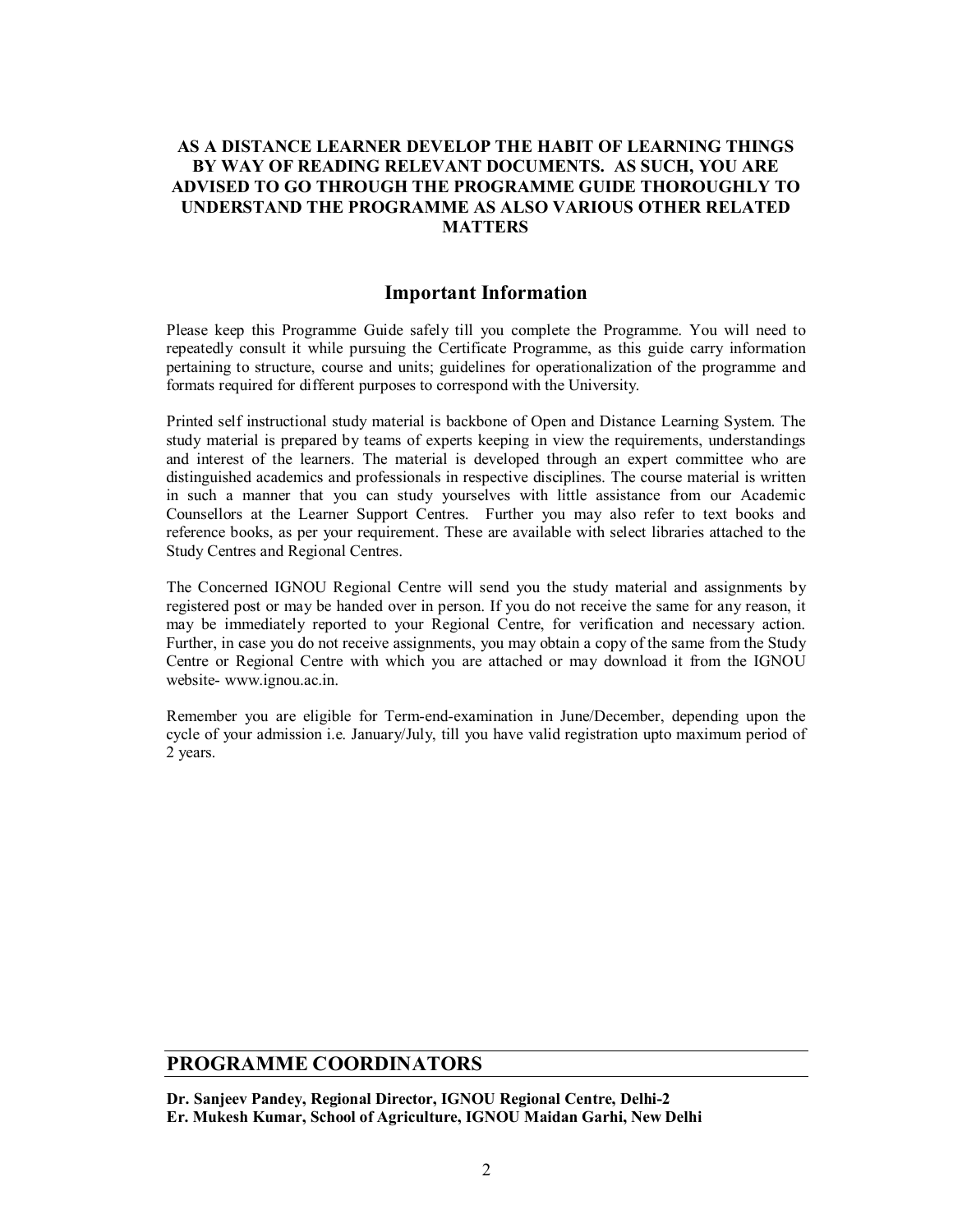## **1. ABOUT IGNOU**

## **1.1 Introduction**

The Indira Gandhi National Open University was established by an Act of Parliament in 1985 to achieve the following objectives :

 providing access to high quality education to all those who seek for it irrespective of age, region or formal qualifications

- offering highly quality, innovative and need-based academic programmes by giving professional and vocational orientation to the courses
- reach out to the disadvantaged by offering programmes in all parts of country at affordable costs
- promoting and developing distance education in India and
- setting and maintaining standards in distance education in the country, as an apex body for the purpose.

## **1.2 Prominent Features**

IGNOU has certain unique features such as:

- national jurisdiction
- flexible admission rules
- individualized study : flexibility in terms of place, pace and duration of study
- use of latest information and communication technologies
- an effective and integrated nationwide student support services network
- cost-effective Programmes
- modular Programmes based on credit system
- multiple media instructional packages
- socially and academically relevant Programmes based on students' need analysis and
- resource sharing, collaboration and networking with conventional universities, open universities and other institutes/organisations.

## **1.3 The Schools of Studies**

With a view to developing inter-disciplinary studies, the University operates through Schools of Studies. Each School is headed by a Director, who arranges to plan, supervise, develop and organise its academic Programmes and courses in coordination with the School staff and the different academic, administrative and service wings of the University. The emphasis is on providing a wide choice of courses at different levels. The Schools of Studies currently in operation are as follows:

| 1. School of Agriculture (SOA)                 | 12. School of Journalism and New Media Studies   |  |
|------------------------------------------------|--------------------------------------------------|--|
|                                                | (SOJNMS)                                         |  |
| 2. School of Computer & Information Sciences   | 13. School of Law (SOL)                          |  |
| (SOCIS)                                        |                                                  |  |
| 3. School of Continuing Education (SOCE)       | 14. School of Management Studies (SOMS)          |  |
| 4. School of Education (SOE)                   | 15. School of Performing and Visual Arts (SOPVA) |  |
| 5. School of Engineering and Technology (SOET) | 16. School of Sciences (SOS)                     |  |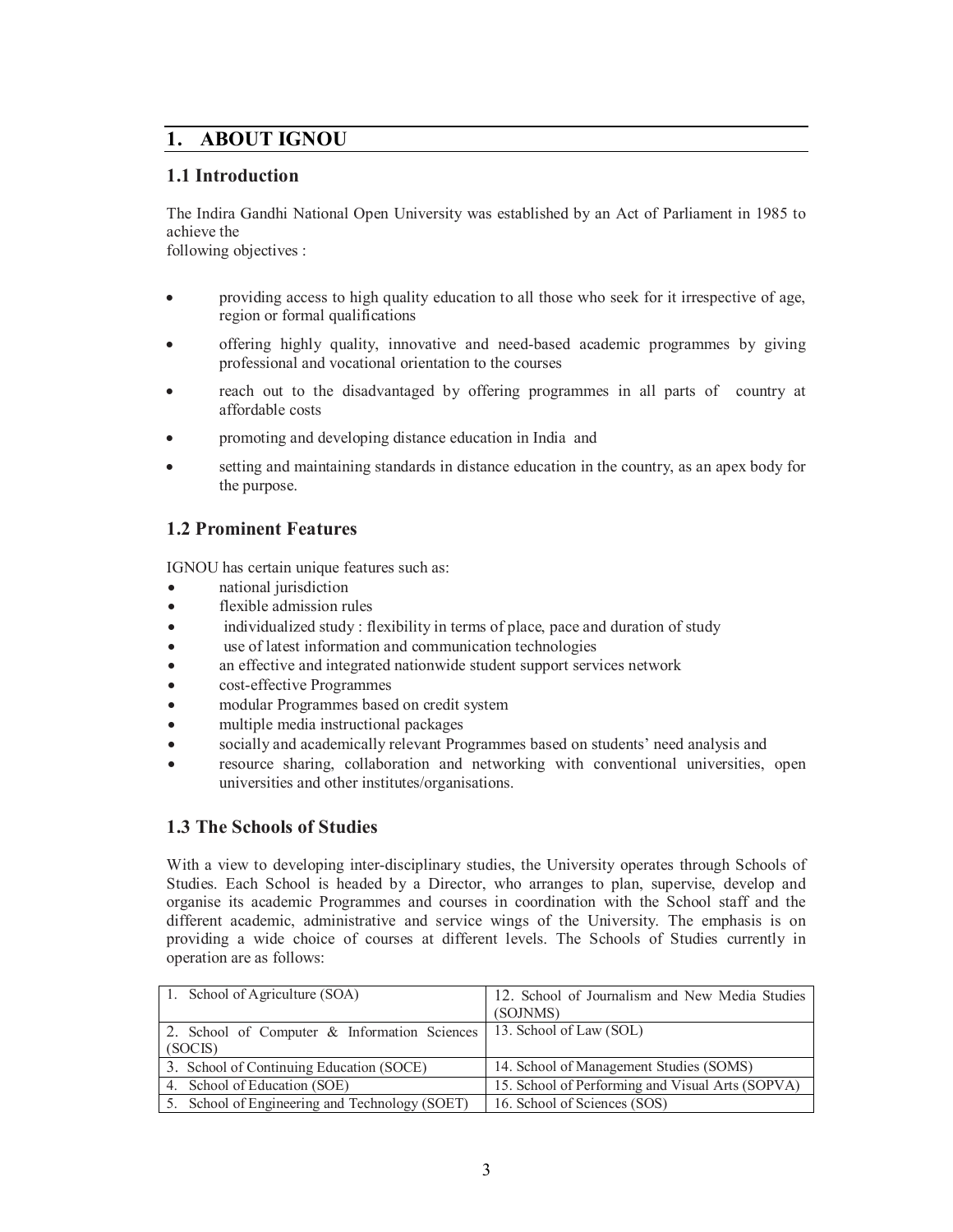| 6. School of Extension and Development Studies<br>(SOEDS)                        | 17. School of Social Sciences (SOSS)                                           |  |
|----------------------------------------------------------------------------------|--------------------------------------------------------------------------------|--|
| 7. School of Foreign Languages (SOFL)                                            | 18. School of Social Work (SOSW)                                               |  |
| 8. School of Gender and Development Studies<br>(SGDS)                            | 19. School of Tourism and Hospitality Service<br>Sectoral Management (SOTHSSM) |  |
| 9. School of Health Sciences (SOHS)                                              | 20 School of Translation Studies and Training<br>(SOTST)                       |  |
| 10. School of Humanities (SOH)                                                   | 21 School of Vocational Education and Training<br>(SOVET)                      |  |
| 11. School of Inter-disciplinary<br>and<br>Trans-<br>disciplinary Studies (SITS) |                                                                                |  |

## **1.4 Academic Programmes**

The University offers a wide range of programmes both short-term and long-term leading to Certificates, Diplomas, Undergraduate Degrees, Postgraduate Degrees and Doctoral Degrees, which are conventional as well as innovative. Most of these programmes have been developed after an initial survey of the demand for such programmes. They are launched with a view to fulfil the learner's needs for :

- certification,
- improvement of skills,
- acquisition of professional qualifications,
- continuing education and professional development at work place,
- self-enrichment, and
- diversification and updation of knowledge.

## **1.5 Course Preparation**

Learning material is specially prepared by teams of experts drawn from different universities and specialized institutions in the area concerned from all over the country as well as in-house faculty. This material is scrutinized by the content experts, supervised by the instructors/unit designers and edited by the language experts at IGNOU before they are finally sent for printing. Similarly, audio and video cassettes are produced in consultation with the course writers, in-house faculty and producers. The material is previewed and reviewed by the faculty as well as outside media experts and edited/modified, wherever necessary, before they are finally despatched to the Study Centres and telecast through Gyan Darshan.

## **1.6 Credit System**

The University follows the 'Credit System' for most of its Programmes. Each credit is equivalent to 30 hours of learner study comprising all learning activities i.e. reading and comprehending the print material, listening to audio, watching video, attending to counselling sessions, teleconference and writing assignment responses. For example a four-credit course in the Certificate in Water Harvesting and Management involves 120 hours of study. This helps the learner to know the academic effort one has to put in, to successfully complete a course.

#### **1.7 Support Services**

To provide support to learners and to help them gainfully initiate the learning package, the University has a broad array of support services. These are provided through Regional Centres, a large number of Study Centres and Programme Study Centres throughout the country. At the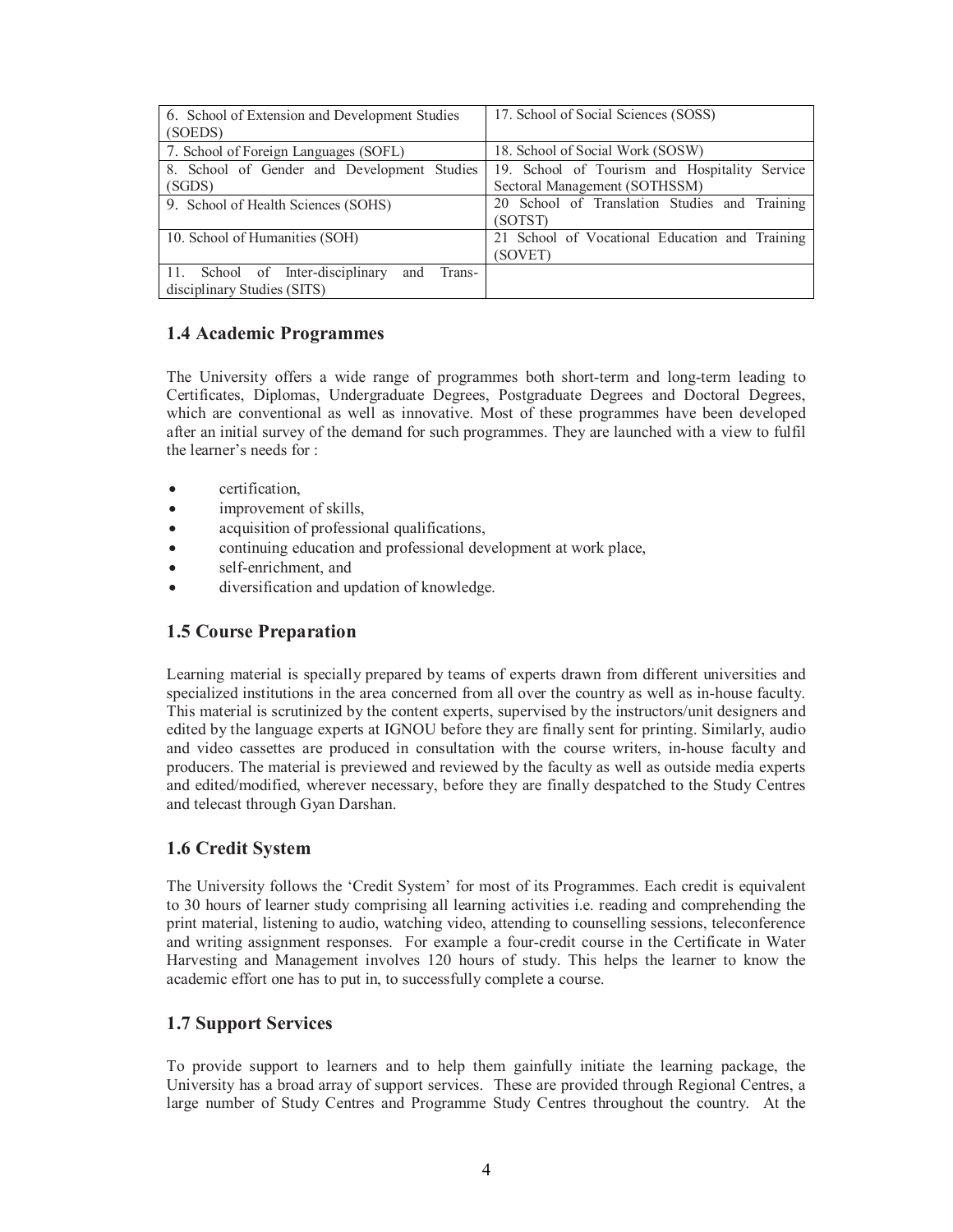Study Centres, the learners interact with the Academic Counsellors and other learners, refer to books in the library, watch/listen to audio/video cassettes/CDs and interact with the staff of the Study Centre on administrative and academic matters. The list of Regional Centres is given in this handbook.

## **1.8 Programme Delivery**

The methodology of instruction in this University is different from that of the Conventional Universities. The Open University System is more learner-centric wherein the learner is an active participant in the pedagogical (teaching and learning) process. Most of the instruction is imparted through distance education methodology rather than face-to-face communication. Thus, the University follows a multiple media approach for instruction, which comprises:

- **i) Self Learning Material:** The printed study material (written in self-learning style) for both theory and practical components of the Programmes is supplied to the students in the form of booklets called Blocks for every course. Normally, a programme consists of few courses, comprising blocks and blocks consist of units. In the Certificate programme in Water Harvesting and Management, there are four Courses-three Theory and one practical. Each course has two/three booklets with specified number of units and one practical mannual.
- **ii) Audio-Visual Programmes:** The learning package of these audio-video Programmes will contain audio and video cassettes, which will be produced by the University to enhance the understanding of the course material given to the student. The audio tapes are run and video cassettes are screened at the Study Centres during specific sessions, which will be duly notified by Study Centres for the benefit of the students. Audio and video Programmes are being developed/procured and the same will be sent to Study Centres and Gyan Darshan/Gyan Vani as soon as they are ready.
- **iii)** Academic Counselling: Counselling sessions are held as per the schedule drawn by the Study Centres. These are mostly held during the non-working hours of the host institutions where the Study Centres are located.
- **iv) Gyan Darshan Educational Channel :** A collaboration between MHRD, Prasar Bharti, IGNOU and other organisations has resulted in launching the Gyan Darshan (GD), the Educational channel of India. The channel is providing educational programmes from the EMPC studios on a variety of subjects for 24 hours a day to enhance the learning process. Gyan Darshan has now expanded into a bouquet of channels namely GD-1, GD-2, GD-3 'Eklavya' and GD-4 'Vyas'. Educational programmes are contributed by major educational institutions such as IGNOU, UGC/CEC, NCERT/CIET, Directorate of Adult Education, IITs and other educational/development organisations in the country. These programmes are simultaneously telecast on 'Edusat' national channel in which 2 way video-2 way audio teleconferencing facility is available.
- **v)** Gyan Vani : IGNOU coordinates Gyan Vani, a 'Radio Coperative' the only FM channel in the country developed exclusively to education. EMPC is the nodal agency for implementing the project. At present 26 FM Radio stations at Allahabad, Ahmedabad, Aurangabad, Bangalore, Bhopal, Chennai, Coimbatore, Delhi, Guwahati, Hyderabad, Indore, Jabalpur, Jaipur, Kolkata, Kanpur, Lucknow, Mumbai, Mysore, Nagpur, Patna, Panaji, Raipur, Rajkot, Shillong, Varanasi and Vishakhapatnam are broadcasting educational Programmes. The broadcasts in English, Hindi and the regional languages/dialects are conducted by local resource persons.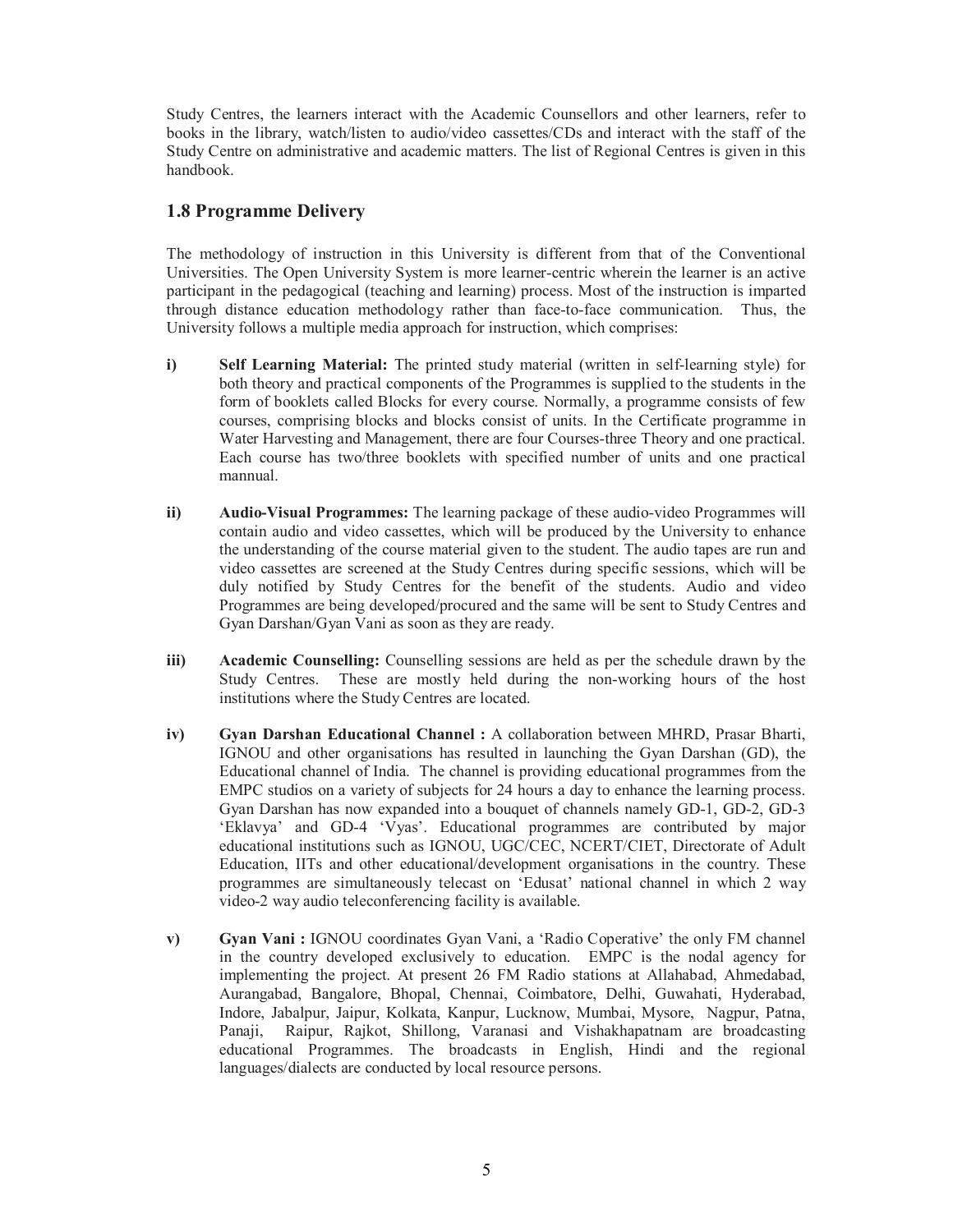**vii) Interactive Radio-Counselling:** Interactive Radio counselling is provided on radio by subject experts in the discipline. Students can ask questions right from their homes over telephone. These sessions are conducted for an hour on all Sundays. What they need is a transistor/radio for listening and telephone/mobile for interaction. A toll-free telephone number 1800112345 has been provided for this purpose from selected cities.

The detailed schedule for Gyan Darshan, Teleconferencing, Radio counselling, FM broadcasts, etc. can be accessed at IGNOU EMPC-Gyan Darshan website http:/www.ignou.ac.in/gyandarshan %scindex.html

# **2. SCHOOL OF AGRICULTURE**

School of Agriculture has been established with a mission to improve and sustain productivity and quality of Human Life in Rural areas through Open and Distance Learning System (ODLS) in Agriculture and allied sectors. It aims to improve out-reach of agriculture education for rural masses particularly in remote, ecologically and socio-economically marginalized areas through academic, continuing and extension programmes. The objective is to strengthen human resource base through quality education and generate an army of trained manpower in agriculture through ODL in consonance with the national policies and market environment. It also aims to produce entrepreneurial skills and opportunities for life-long learning. The School is developing programmes in collaboration with various national and international organisations like Ministry of Agriculture & Cooperation, Ministry of Food Processing Industries, Ministry of Rural Development, Agricultural and Processed Food Products Export Development Authority (APEDA), Central Silk Board, International Network for Bamboo and Rattan (INBAR), Commonwealth of Learning (COL) and Consultative Group on International Agricultural Research (CGIAR).

## **Objectives**

- Develop excellence, skill and entrepreneurship for strengthening the human resource base in agriculture through quality education;
- Make use of technological innovations for improving outreach and effectiveness of distance education in agriculture;
- Establish professional linkages with repute institutions in India and abroad having expertise and experience in Distance education for institutional benefits;
- Provide equity, quality and relevant of education through principle of distance education.

#### **2.1 Programmes on Offer**

#### **a) Ph.D. in Agriculture Extension**

#### **b) PG Programme**

- i. Post Graduate Diploma in Food Safety and Quality Management
- ii. Post Graduate Diploma in Plantation Management
- iii. Post Graduate Certificate in Agriculture Policy

#### **c) Diploma Programme**

- i. Diploma in Value Added Products from Fruits and Vegetables
- ii. Diploma in Dairy Technology
- iii. Diploma in Meat Technology
- iv. Diploma in Production of Value Added Products from Cereals, Pulses and Oilseeds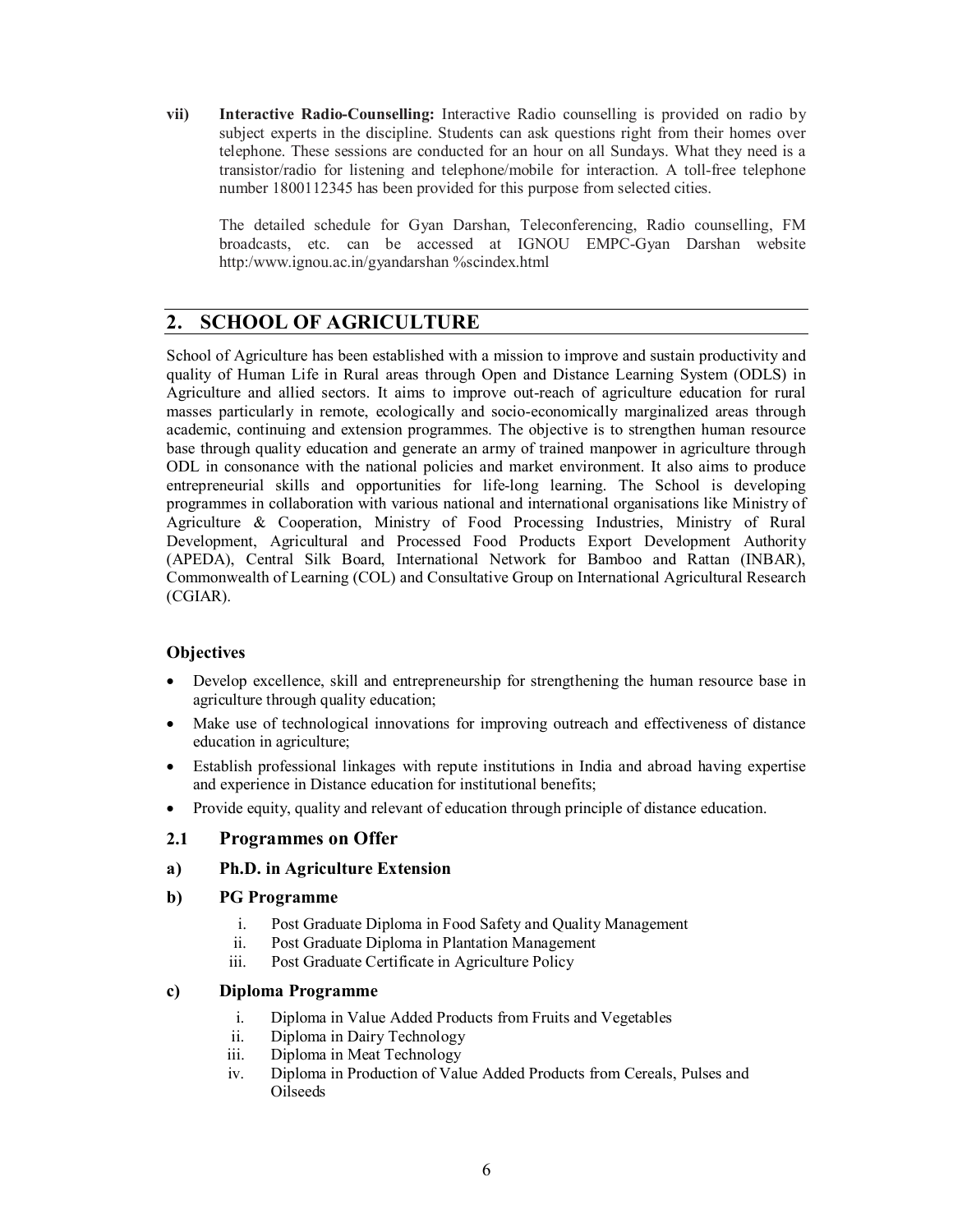#### **d) Certificate Programme**

- i. Certificate in Organic Farming
- ii. Certificate in Sericulture<br>iii. Certificate in Water Harv
- Certificate in Water Harvesting and Management

#### **e) Awareness Programme**

- i. Awareness Programme on Dairy Farming for Rural Farmers
- ii. Awareness Programme on Value Added Products from Fruits & Vegetables

#### **2.2 Programmes under Development**

#### **(a) PG Programme**

1. Post Graduate Diploma in Agriculture Policy

#### **(b) Vocational and Entrepreneurial Programmes**

- 1. Diploma in Watershed Management
- 2. Diploma in Value Added Fish Products
- 3. Certificate in Bamboo Use, Technologies & Enterprise Development
- 4. Certificate in Rattan Use, Technologies & Enterprise Development

#### **(c) Collaborative Programmes**

- 2. Certificate in Poultry Farming
- 3. Certificate in Beekeeping

## **3. REGIONAL CENTRE DELHI-2**

The Regional Centre Delhi-2 was established in the year 1998-99 after bifurcation of Delhi region into Delhi-1 & Delhi-2. It covers North, East and parts of West Delhi, and adjoining district of Ghaziabad, Gautam Budh Nagar (Noida & Greater Noida), Meerut and Baghpat district of U.P. Beginning with 12 Study Centres and student enrolment of few thousands, RC Delhi-2 has emerged as one of the largest Regional Centres in the country in terms of annual student enrollment which is more than 40 thousand and more than 75 Learner Support Centres which have<br>been activated for various programmes of studies. The Certificate Programme of Water been activated for various programmes of studies. Harvesting with Management has been developed in collaboration with School of Agriculture, as per the recent initiative of the University for offering Need Based Academic Programmes.

# **4. CERTIFICATE IN WATER HARVESTING AND MANAGEMENT**

#### **About the Programme**

Over the years with consistent increase in population, growing urbanization and industrialization, increasing demand for agriculture produce, has led to phenomenal increase in demand for water. This has also resulted in over exploitation of limited surface as well as ground water resources, and as a consequence consistently and continuously depleting ground water table. The situation in urban areas is even more serious. Accordingly, there is an urgent need for not only conservation of water resources but also its augmentation through effective strategies and management, particularly in view of ever rising demand for water from various competing sectors. Rainwater harvesting essentially means collection and storage of the rainwater from rooftop or from a surface catchments for future use. This takes care of the ever growing requirement for water, increases soil moisture level thereby enhancing urban greenery, increase in the ground water table through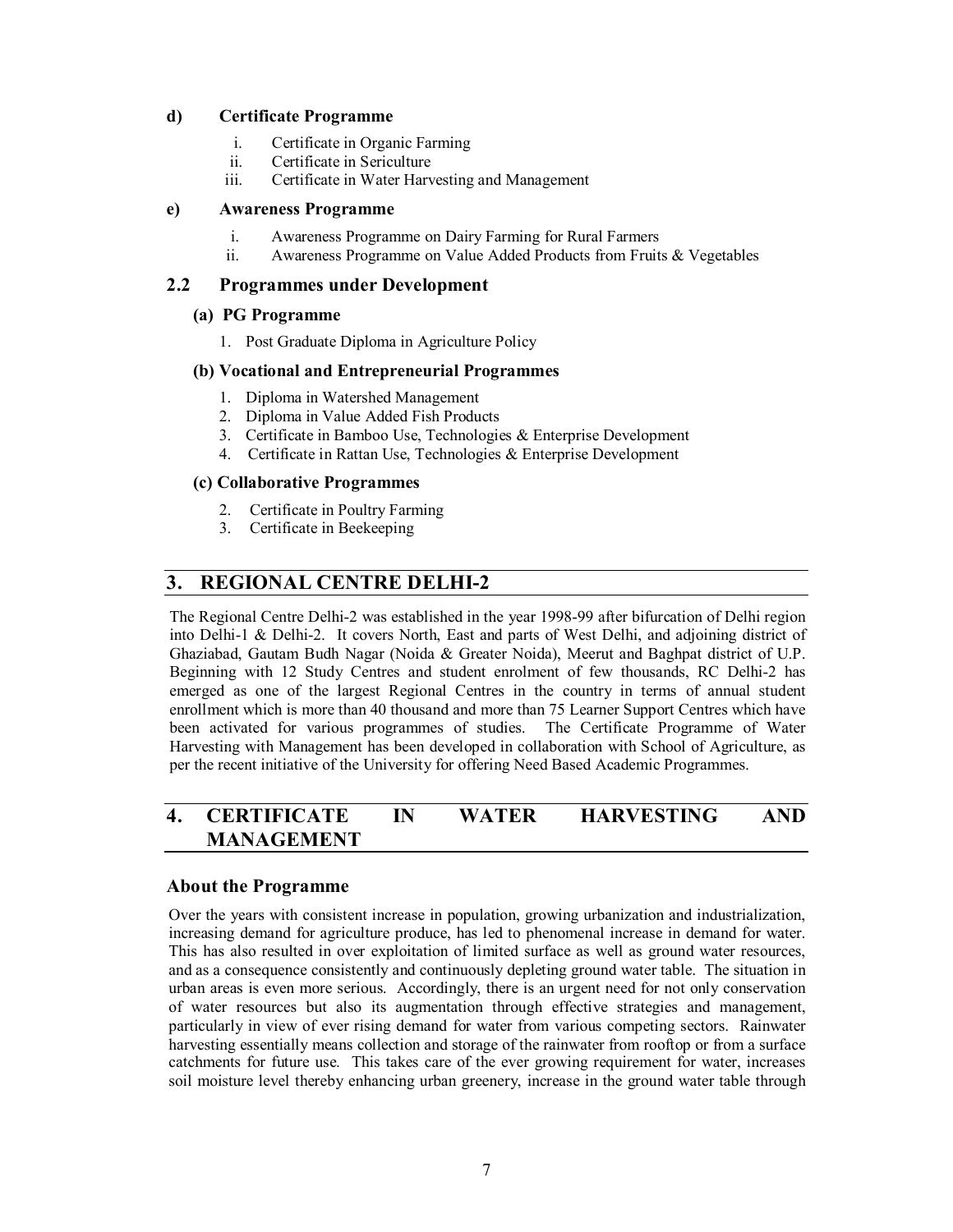artificial recharge and also improves quality of ground water. Town planners and civic authorities all over the country have introduced by laws for encouraging rainwater harvesting.

Despite various initiatives including legislative measures, very little rainfall is conserved and harvested. There is a tremendous possibility for harnessing the rain water for augmenting the existing water resources. This calls for an immediate requirement of generating mass awareness and dissemination of skills through trained human resources, about rain water harvesting techniques and management for the optimal use of harvested water by all concerned. This programme would especially be useful for those living in water scarce and also drought prone areas.

## **4.1 Objectives**

- To sensitize and educate learners on augmentation  $\&$  utilization of water resources.
- To impart necessary skills and expertise to understand water harvesting techniques.
- To enable learners to act as trainers and organizers at household and community levels for efficient water management in terms of its usage and also for water conservation.

#### **4.2 Programme Structure**

In order to be eligible for the award of the Certificate, a student has to complete the following 3 theory courses and also under go fifteen days practical training at a specified Programme Study Centre water harvesting agency.

| SI. | Course         | <b>Title of the Course</b>                    | <b>Credits</b> |
|-----|----------------|-----------------------------------------------|----------------|
| No. | Code           |                                               |                |
|     | <b>ONR-001</b> | Introduction to Water Harvesting              | 2 Credits      |
|     | $ONR-002$      | Basics of Hydrology                           | 4 Credits      |
|     | <b>ONR-003</b> | Water Harvesting, Conservation                | 6 Credits      |
|     | ONRL-001       | Practical Training at Water Harvesting Agency | 4 Credits      |

#### **4.3 Course Outline**

#### Course 1 Introduction to Water Harvesting Code: ONR-001

| <b>Sl. No.</b> | Block & Unit                           |
|----------------|----------------------------------------|
| Block $-1$     | <b>Basic Concepts</b>                  |
| Unit 1         | <b>Water Resources</b>                 |
| Unit 2         | Rain Water Harvesting                  |
| Block $-2$     | <b>Watershed Management</b>            |
| Unit 3         | Need and Scope of Watershed Management |
| Unit 4         | Planning of Watershed Projects         |

**Course 2 Basics of Hydrology Code: ONR-002**

| <b>Sl. No.</b> | <b>Block &amp; Unit</b>                |
|----------------|----------------------------------------|
| $Block -1$     | <b>Elementary Hydrology</b>            |
| Unit 1         | Introduction to Hydrology              |
| Unit 2         | Hydrological losses                    |
| $Block -2$     | <b>Rainfall and Runoff Measurement</b> |
| Unit 3         | Rainfall and Its Measurement           |
| Unit 4         | Measurement and Estimation of Runoff   |
| $Block -3$     | <b>Water Quality</b>                   |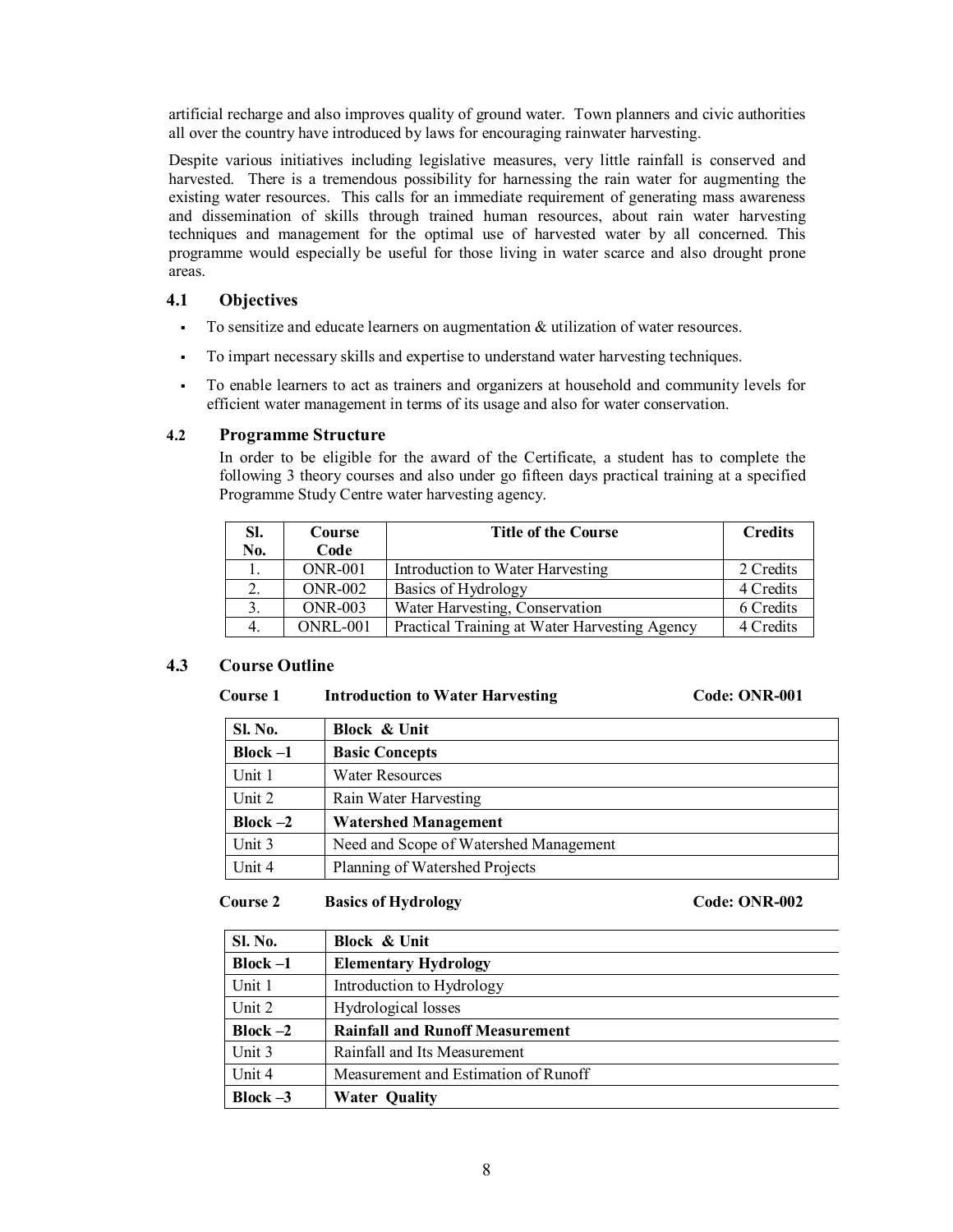| Unit 5 | Water Pollution                 |
|--------|---------------------------------|
| Unit 6 | <b>Quality Parameters</b>       |
| Unit 7 | <b>Basic Treatment Measures</b> |

#### **Course 3 Water Harvesting, Conservation and Utilization Code: ONR-003**

| <b>Sl. No.</b> | <b>Block &amp; Unit</b>                     |
|----------------|---------------------------------------------|
| $Block -1$     | <b>Water Harvesting Techniques</b>          |
| Unit 1         | Methods of Water Harvesting                 |
| Unit 2         | Rain Water Harvesting Systems               |
| Unit 3         | Water Harvesting for Crop Production        |
| Unit 4         | Artificial Groundwater Recharge             |
| $Block -2$     | Water Storage, Conservation and Utilization |
| Unit 5         | Storage of Harvested Water                  |
| Unit 6         | <b>Water Conservation Techniques</b>        |

#### **Course 4 Practical Training at Water Harvesting Agency Code: ONRL-001**

#### **Practical Manual**

| <b>SI. NO.</b> | <b>Name of Experiment</b>                           |
|----------------|-----------------------------------------------------|
| 1.             | Roof Top Water Harvesting - Household               |
| 2.             | Roof Top Water Harvesting - Group Housing Societies |
| 3.             | Storage Capacity of Water Storage Structure         |
| 4.             | Discharge measurements                              |
| 5.             | Rainfall measurements                               |
| 6.             | Pan Evaporation                                     |
| 7.             | Groundwater Level                                   |
| 8.             | Bulk Density of Soil                                |
| 9.             | Soil Moisture                                       |
| 10.            | <b>Field Visits</b>                                 |

## **4.4 Eligibility for Admission**

 $\bullet$  10<sup>th</sup> pass

#### **Or**

 Bachelor Preparatory Programme (BPP) from IGNOU. The minimum age for admission to the BPP programme is 18 years. Therefore, the minimum age for  $10<sup>th</sup>$  pass students taking simultaneous admission for the BPP and Diploma programme is 18 years.

| of<br><b>Name</b><br>the<br>Programme | Prog.<br>Code | Eligibility                          | Min. age as on 1st<br>Jan.<br>оf<br>the | <b>Duration</b> in<br>months |      | Program<br>Fee.<br>me | <b>Medium</b><br>of<br><b>Instruction</b> |
|---------------------------------------|---------------|--------------------------------------|-----------------------------------------|------------------------------|------|-----------------------|-------------------------------------------|
|                                       |               |                                      | <b>Academic Year</b>                    | Min.                         | Max. | Rs.                   |                                           |
| $\left(1\right)$                      | (2)           | (3)                                  | (4)                                     | (5)                          | (6)  | (7)                   | (8)                                       |
| in<br>Certificate                     | <b>CWHM</b>   | $10^{th}$ Pass                       | 18 years                                | 6                            | 24   | $2400/-$              | English                                   |
| Water Harvesting<br>and Management    |               | <b>BPP</b><br>(Under<br><b>IGNOU</b> | 18 years                                | 6                            | 24   | $1200/-$              | &<br>Hindi                                |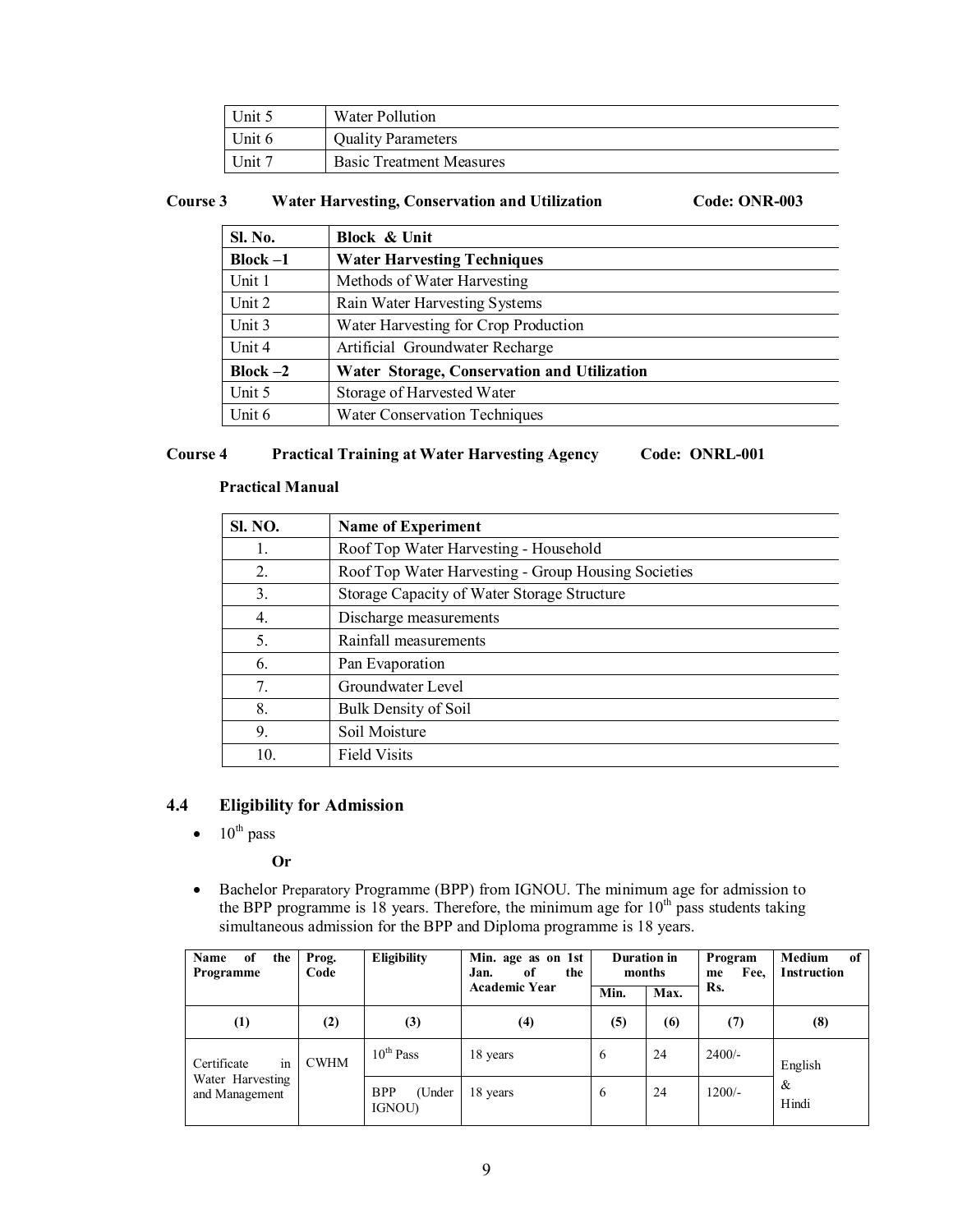## **4.5 Medium of Instruction**

The Certificate programme is offered by the University in English and Hindi languages. Gradually the programme will be offered in regional languages.

## **4.6 Target Group**

Residents of urban and rural areas particularly youth, house wives, social workers, volunteers working with NGOs, Government functionaries dealing with Water Harvesting projects.

## **4.7 Duration**

Minimum duration of the programme is six months. However, the students are allowed a maximum period of the two years to complete the programme from the date of registration. After this, the students have to apply for readmission after paying the pro-rata fee for each incomplete course of theory for a further period of six month only.

## **4.8 Programme Fee**

The programme fee for the Certificate is Rs. 2400/-. The fee for the BPP programme is Rs. 1200/only.

The programme fee should be paid only by way of demand draft drawn in favour of IGNOU and payable at the city of the concerned Regional Centre. The name of the student (in capitals), and Programme Code on the back of Demand Draft should also be given to ensure proper credit to bank account.

The Fee can also be remitted in cash in the branches of Indian Bank or IDBI Bank. The list of branches which are authorized for fee collection are given in student handbook and prospectus. For this Rs. 5/- (Rupees five only) is chargeable from the students per single transaction in cash while depositing the fees with the Bank.

#### **5. PROGRAMME DELIVERY**

#### **5.1 Study Material**

 structured to facilitate self-study. The practicals have been structured for self-guidance during the Well planned self-instructional print material both for the theory and practical components is the main part of the Certificate Programme in "Water Harvesting and Management". The study material prepared by the University is self-instructional in nature divided in booklets called Blocks. Each block contains few capters which are called units in the theory component, are well practical work experience.

#### **5.2 How to Study Print Material?**

#### **a) Theory**

Each course has been divided into 2-3 blocks of 4 credit course. Each block has 2-3 units. These units of each block have a certain thematic unity and arranged in a related logical sequence to maintain the continuity of learning of the particular subject.

The first page of each block indicates the numbers and titles of the units comprising the block. Further, the first block of each course starts with the course introduction followed by a brief introduction to the block.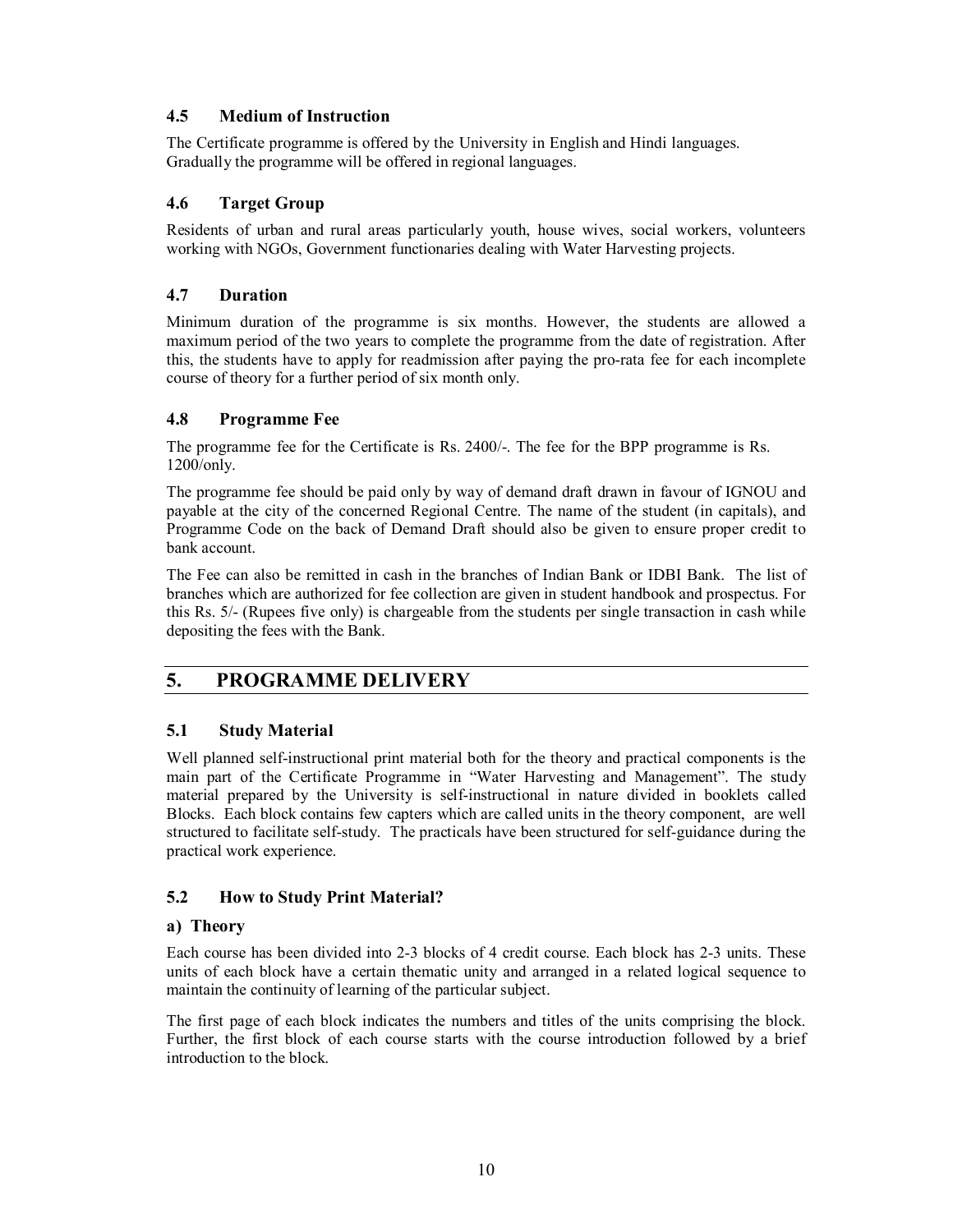Each unit has an introduction dealing with the contents of the units. The objectives of the unit to be achieved are outlined followed by the main body of the unit which is divided into various sections and sub-sections. Each unit ends by a summary, recalling the main points etc.

In each unit, there are "Check Your Progress" which are meant to help the student to assess his/her understanding of the subject.

## **b) Practical Manual**

In the Practical Manual, each course has been divided into a number of experiments. Based on the theory courses of each subject, a number of practicals/experiments are given under each course of practical. The Practical Manual is prepared to provide the students guideline to study and practice these skills/experiments when they are placed in the Laboratory/ Processing Hall/Centre for practical experience/work.

## **5.3 Audio-Video Material**

In addition to the print material, audio and video programmes have been prepared for each course. The audio-video material is supplementary to the print material. The audio tapes and video cassettes are available at your programme study centre. The audio and video programmes help the students to understand the subject better. Video programmes are transmitted by Doordarshan on National Network and Gyan Darshan from 6.25 to 6.55 a.m. in the morning and evening 8.00-8.55 p.m. **Timings are subject to change which can be checked with the Programme Study Centre.** 

Audio-video material will not be supplied individually but made available at the Programme Study Centres. These programmes can be watched during counselling sessions. Students desirous of buying the audio-video tapes can procure them from Marketing Unit, EMPC, IGNOU, Maidan Garhi, New Delhi-110 068.

#### **5.4 Academic Counselling**

The Programme Study Centre will organise academic counselling sessions for all courses of study. The students can take help from the counselors. The counselling sessions are not meant to be classroom lectures. The students must study the material and try to assimilate it, prior to coming for counselling. Whatever problems are faced with, students must consult their counsellor for clarifications and help.

**There will be 18 theory counselling sessions and 15 days Practical Training at Water Harvesting Agency for conducting practical session (two sessions of 4 hr each per day) for the entire programme at the selected Programme Study Centres.** These programmes often supplement your course material. The detailed programme of the counselling sessions will be prepared by the Coordinator/Programme-Incharge of the Programme Study Centre. Exact dates of counselling sessions will be announced by the Study Centres concerned. The counsellors will also organise sessions to listen to/view audio-video programmes.

During the counselling sessions, there will be ample opportunity to interact with fellow students which will help students formulate self-help groups. The students are advised to bring all the blocks/units as per the schedule during the counselling sessions/practical sessions

#### **5.5 Practical Sessions**

The practicals are an integral and compulsory part of the Certificate programme. The practical component of the programme has been designed to build on the theory text, giving students an exposure of practical experience and knowledge in various aspects of Water Harvesting Management. This will help students to improve their skills, knowledge and competence. Subsequently, the learners act as trainers and organizers at household and community levels for efficient Water Management in terms of its usage and also for water conservation. Remember that practical sessions would be held in a spell of 10-12 days after completing the theory sessions.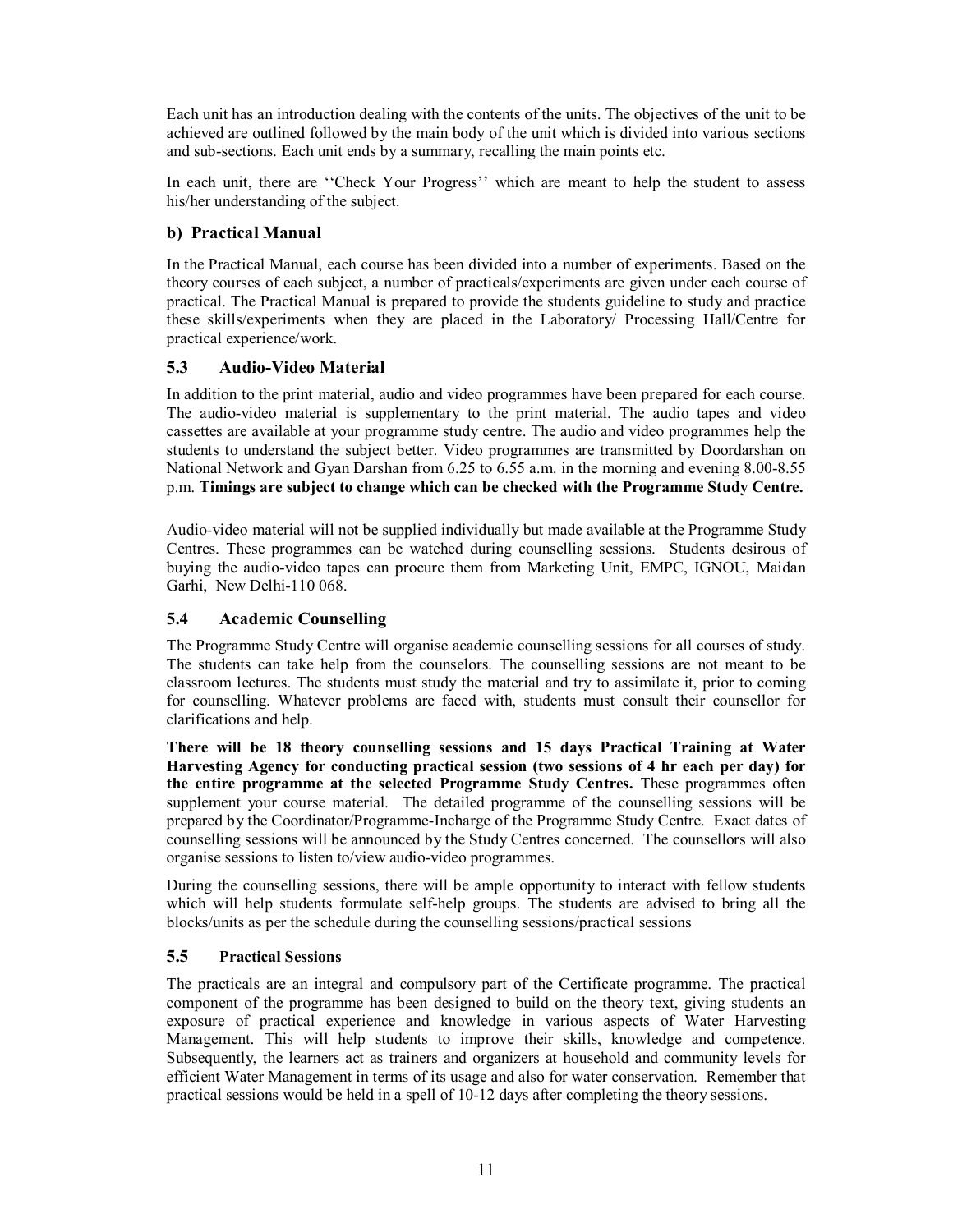**75% attendance for practical work is compulsory for becoming eligible continuous to appear in the Term-End Examinations.**

#### **5.6 Teleconferencing and Interactive Radio-Counselling**

- **Teleconferencing**: Teleconferencing Sessions for various courses of Certificate Programme will be held between February –May and August-November. These sessions are held on the weekends as well as weekdays. You can attend teleconferencing sessions from the nearest IGNOU Regional Centre/ Study Centre where such facilities are available.
- **Radio Counselling**: As mentioned earlier IGNOU organizes Radio Counselling through its FM Radio Stations located across the country. It also organizes Interactive Radio Counselling (IRC) on every Sunday from 4:00 to 5:00 p.m. through its FM Radio Stations across the country. Similarly, it also organizes IRC from 5:00 to 6:00 p.m. every Sunday and every Tuesday through Gyan Vani the FM Radio Station, of the concerned Regional Centre. A toll free telephone number 1800 112345 has been provided for this purpose from selected cities.

## **5.7 Study Centres**

To provide effective support, IGNOU has set up a large number of Study Centres and their variants all over the country. Programme Study Centres (PSCs) which are programme specific, have been set up in select institutions for Certificate Programme in Water Harvesting and Management. Each PSC will be handling about 25-30 students. These centres will be managed by the Programme Incharge. The detailed particulars regarding the Programme Study Centres to which you are assigned, will be communicated to you by the concerned Regional Centre after confirmation of your admission. The practical sessions of the programme will be held at the Programme Study Centres.

As mentioned earlier, major support for academic and other related matters would be provided at your Study Centre. This will mainly include the following.

- Information counselling and advice on your programme as well as other academic programmes offered by the University.
- Induction Programme for the newly enrolled students were in the students are oriented about the open and distance education system in general and about the Certificate Programme in particular. You will be interacting with the officials from the Regional Centre, Academic Experts/Teachers from the Study Centre. A brief overview would be given about the structure of the programme; instructional system; academic counseling; assignments; various components of assignments and evaluation system.
- Please note that Induction Meeting/Programme is a very important programme, which is organized only once for you, on enrolling for the first time. As such, you must attend the programme, without fail.
- Distribution of Academic Counselling schedule
- Provision of audio-video teleconferencing, radio counseling facilities for supplementing the counseling sessions.
- Submission and evaluation of assignments, evaluated assignments would be returned back to you with marks and feedback.
- Support about other academic and administrative queries pertaining to the conduct of programme and other procedural requirements.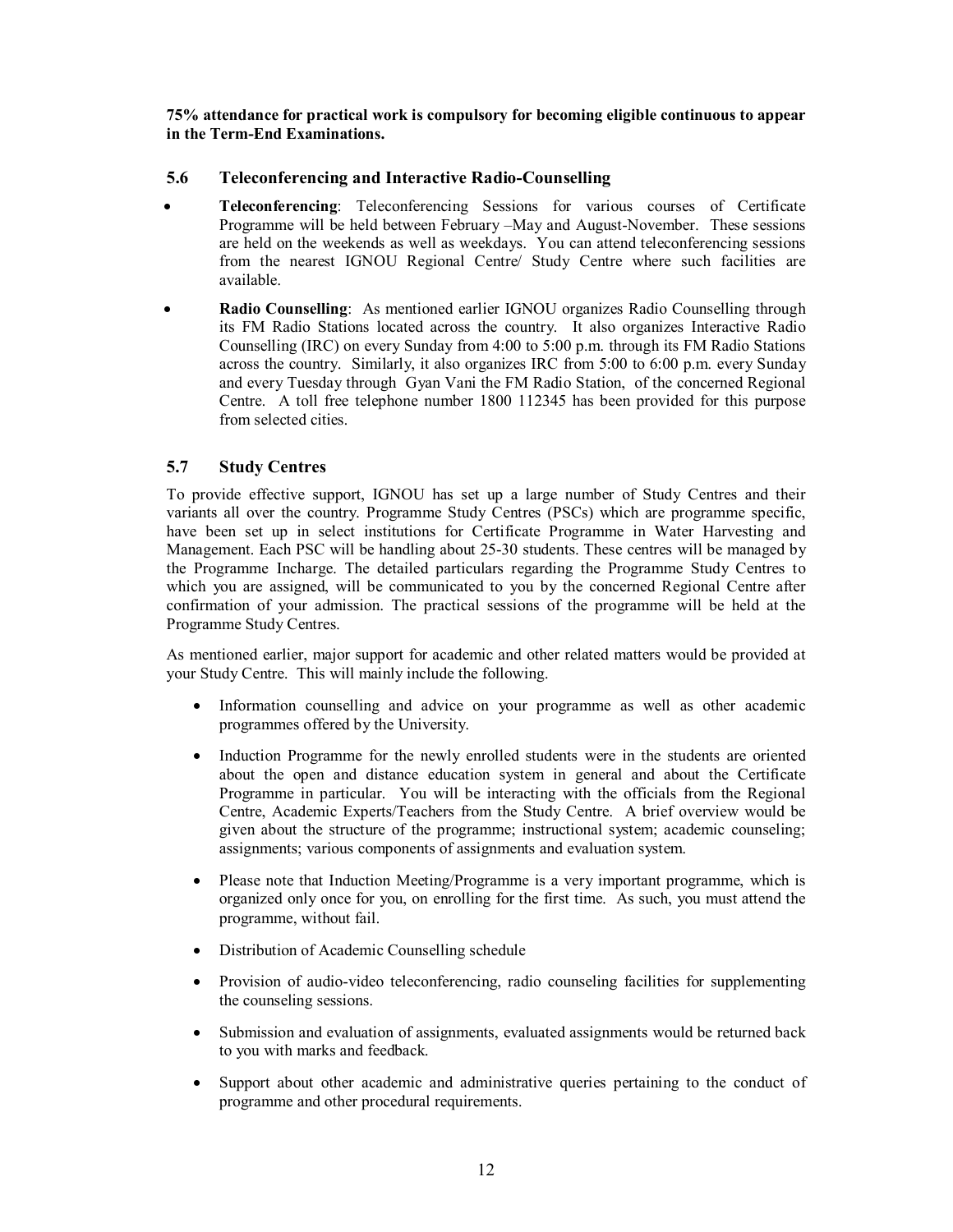Provide information on evaluation and assignment system followed by the University including term end examination.

Study Centre is the contact point for you. The University cannot send all communications to all the students individually. All the important communications are sent to the Coordinator of the Study Centres and concerned Regional Directors. The Coordinators would display a copy of such important circular/notification on the notice board of the Study Centre for your benefit. You are, therefore, advised to check the notice board of the Study Centre and also get in touch with your Coordinator about assignments, submission of examination forms, date-sheet, list of students admitted to a particular examination, declaration of result, etc.

So far as possible, the programme study centers will be allocated to the students near their workplace or residence.

## **6. ASSIGNMENTS**

Assignments constitute an integral component of this programme. You are given certain course wise problems/questions for writing assignments. You are advised to write your response for these assignments based on your understanding of Self Learning Material pertaining to course, discussions and interactions you have had with academic counsellors, and fellow learners. Each course (other than ONRL-004) will have one assignment. You are required to submit assignment responses of every course at the Study Centre allotted to you within the stipulated time frame. Every assignment marks will be counted for the final marking for each course.

The assignment questions will be two/three types:

- Long answer type
- Short answer type
- Practical/reflective/application/Activity oriented type

Course-wise questions for assignments prepared by the faculty are sent to you along with the study material. You are given enough time (see the assignment schedule/operation schedule supplied to you) to go through the study material, refer books, discuss/interact with Academic Counsellors and fellow learners to develop an understanding and comprehending before you attempt actual assignment response preparation. After completing the assignments, you should submit the same to the Study Centre with which you are attached, for assignment evaluation and feedback. The evaluator will carefully evaluate the assignment response and provide you feedback in the form of teaching comments on the strengths and weakness of each of the assignment response for your benefit. Remember, the assignment carry a weightage of 30 per cent per course, which will be added to the final grade in the concerned course.

#### **(ii) Rationale of Assignments**

Since assignment forms essential part of the programme, you must allocate enough time for preparing and writing assignment responses as per the guidelines of the University and submit them to the Study Centre.

Please make sure that you **write assignment responses on your own which will improve your understanding, knowledge and skills about the course curriculum**. At the same time you are also advised not to reproduce the course material given in the units or assignments responses of others. Any learner, found indulging into such practice, may be penalized by awarding "Zero" marks". Your sincere efforts in writing assignment responses will enable you to integrate your knowledge, understanding, and skills and provoke you to think on your own to test your comprehension of content and competencies in applying the concept.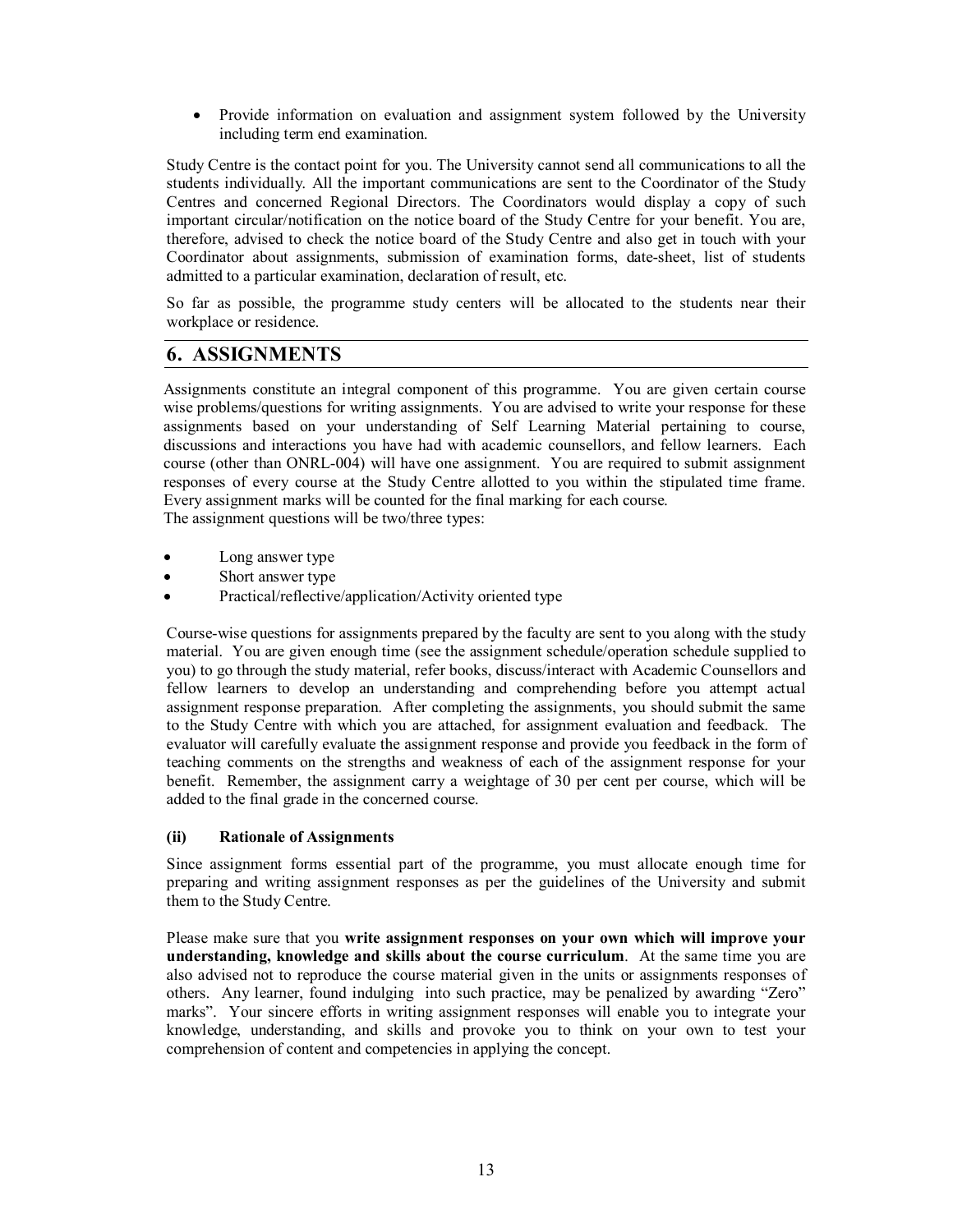#### **(iii) Steps to be followed for Assignment Preparation**

While writing assignment responses, you may follow the guidelines given below which will facilitate for preparing better assignment responses:

- read assignment question very carefully and identify the block(s) unit(s) to which it relates.
- make your answer precise, concise and systematic, which is relevant to assessment question.
- supplement your response with examples, illustrations and real life situations, as per requirement, which will help you in acquiring better knowledge and skill.
- Stick to the word limit, if indicated, in the assignment, by drafting, re-drafting assignment responses till you arrive a final draft response,
- Remember, you have to write answer in your own handwriting, as such, do not send typed assignment response.

Further guidelines, if required, to write the assignments, may be obtained from your Academic Counsellor(s) attached with the Study Centre.

#### **(iv) Submission of Completed Assignment Responses**

Always submit your assignments with in the specified time limit;

- Write your enrolment number, name and full address at the right hand corner of the  $1<sup>st</sup>$ page of your assignment response.
- Submit your assignment response only to the Study Centre with which you are attached. Please do not submit/forward your assignments to any other Centre/institution.
- The course for which the assignment has been done, its course code no. and Assignment Code should be written in capital letters in the centre of the top of the  $1<sup>st</sup>$  page of the response sheets. The top left hand corner should be kept for office use.
- The format given below may be used:

| $Address: \ldots \ldots \ldots \ldots \ldots \ldots \ldots \ldots \ldots \ldots \ldots \ldots \ldots$ |
|-------------------------------------------------------------------------------------------------------|
|                                                                                                       |
|                                                                                                       |
|                                                                                                       |
|                                                                                                       |

#### **Instructions for submitting/sending Assignment Responses**

 Send assignment responses complete in all respects. Incomplete assignments will not carry any credit.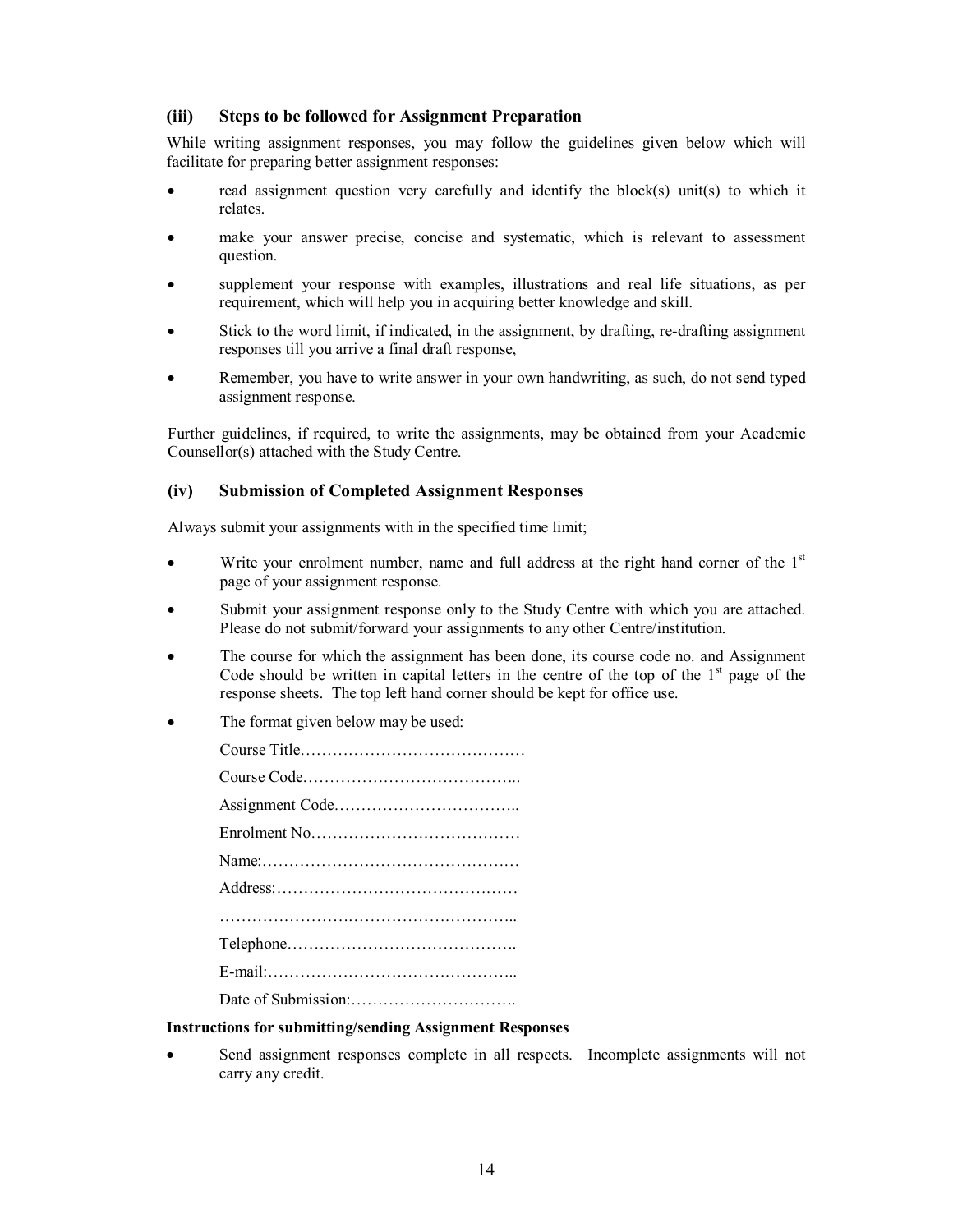- $\bullet$  Use-A-4 size paper for writing your response and leave a margin of about 2  $\frac{1}{2}$  on the left side for writing tutor comments and providing feedback
- **Always retain a copy of the assignment response with you as a precautionary measure. In case the assignment response submitted is lost in transit or otherwise, you may be asked to send another copy. As such, retain a photocopy of the assignment response till you successfully complete the Programme.**
- The assignment should be submitted to the Coordinator/Programme-Incharge of the Study Centre on or before the last date indicated, as per the schedule of assignments, given by the University.
- Always procure a set of new assignment questions, which are on offer if you have not cleared them in previous year(s).

Once you have obtained pass marks in an assignment, you cannot resubmit assignment response, for improvement of grade/mark. Assignments are not subject to re-evaluation except for factual errors, if any.

## **7. EVALUATION SYSTEM AND TERM-END EXAMINATION**

## **7.1 Evaluation System**

The evaluation system consists of three components:

- 1) Check your progress, as given in various units of the study material.
- 2) Continuous evaluation through Assignments for courses ONR-001 to ONR-003.
- 3) Term-end Examination. It is organized twice a year i.e in .the months of June and December, every year. In the final result, Assignment (continuous evaluation) carries 30% weightage for course ONR-001 to ONR-003, while Term-end Examination carries 70% weightage for the same.
- 4) Evaluation of ONR-004 Practical consists of practical experiments with 100% weightage, (Weightage of Guided Practical 70% and Un-guided Practical 30%).

#### **7.2 Weightage to Continuous Evaluation and Term-End Evaluation**

The system of evaluation in IGNOU is also different from that of conventional universities. The assessment system of the programme is given below:

#### **i) Theory**

For theory, the weightage of the term-end examination will be 70% and 30% of continuous assessment. There will be one assignment for each course i.e. total three assignments for the programme. Each assignment will be of 50 marks to be ultimately converted to have weightage of 30% of theory.

The theory term end examination will be of 100 marks for 4 or 6 credit courses and 50 marks for 2 credit courses. The minimum pass marks in term end examination will be 35% i.e. 35 for 100 marks and 17.5 for 50 marks theory term-end examination, respectively. The marks obtained by the students in the term-end examination will be converted to have weightage of 70 per cent in theory courses.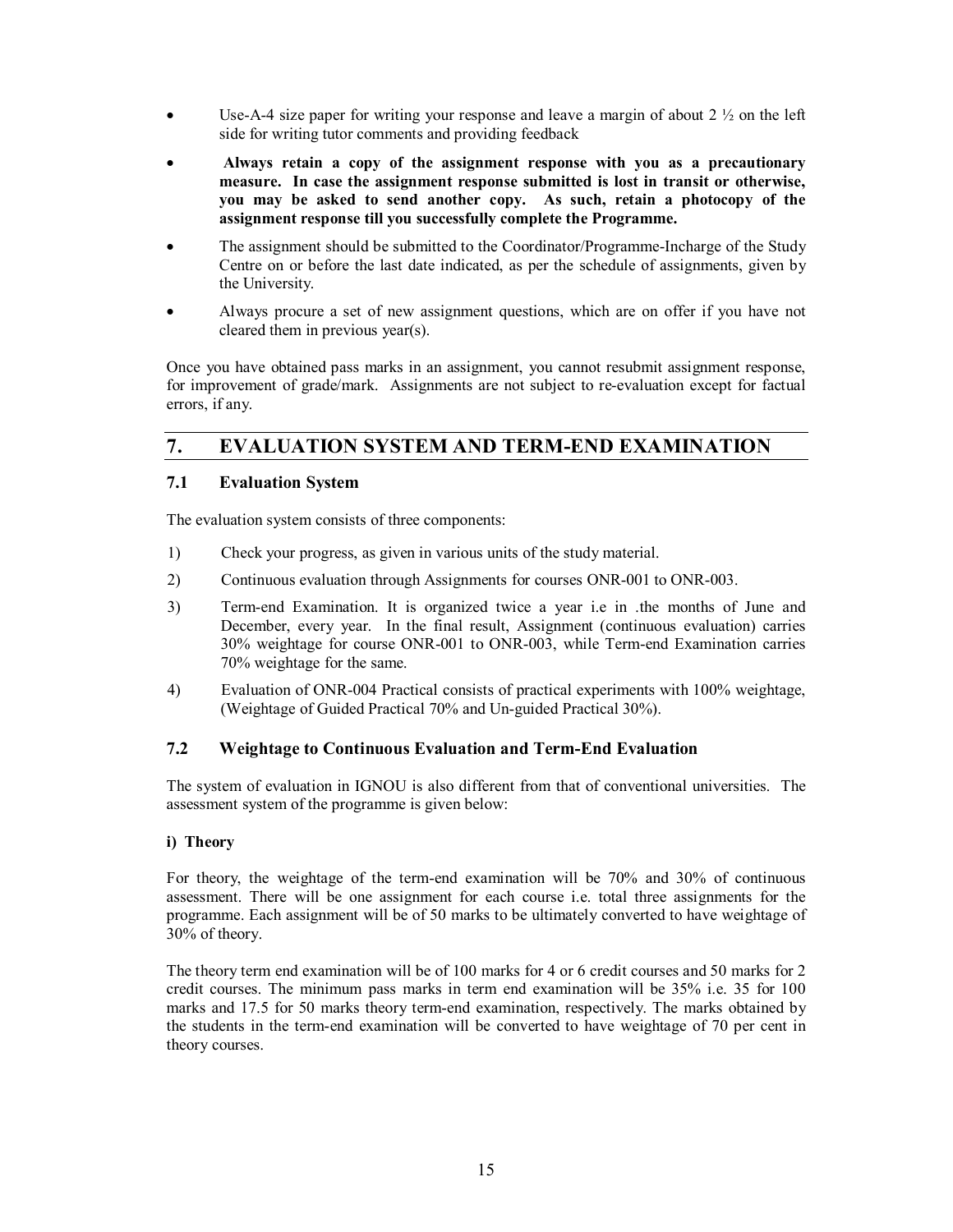#### **ii) Practical**

The practical evaluation is divided under two components: (i) guided experiments and (ii) unguided experiments. The guided experiments shall be performed during the counselling sessions under the guidance of the counsellors. The unguided experiment shall be undertaken by the students in the last session. For unguided experiment, student shall not be provided any guidance while performing the experiment(s).

Both the components will be evaluated and weightage of 70% and 30% assigned to guided and unguided experiments respectively. The performance of the students would be assessed in each experiment by the counsellors on the basis of manipulative skills, observation and their understanding of the basic concepts related to the experiment.

#### **Weightage: Practical**

| Component             | Weightage, % |
|-----------------------|--------------|
| Guided Experiments    |              |
| Un-guided Experiments | 30           |
| Total                 | $^{\circ}$   |

#### **7.3 Pass Percentage for Theory and Practical Examination**

The students will have to secure minimum 35% marks in all the components of the coursetheory (term end examination and continuous assessment i.e. assignment), practical on individual basis and as well as on aggregate basis for the course i.e. (i) term end examination (ii) assignment ; (iii) practical (total marks obtained in guided and unguided experiments) and (iv) on aggregate basis.

#### **7.4 Modalities for Theory and Practical Examination Criteria**

#### **Theory: Term-End Examination: 70% and Continuous Assessment**: **30%**

The examination shall be held twice in a year i.e. the month of the June and December.

#### **Practical: Term-Guided Experiments: 70% and Unguided Experiments: 30%**

#### **(i) Evaluation- Guided Experiments**

The students will be evaluated for performing the experiments by the counsellor. For a particular experiment, break up of marks may be broadly on the following lines:

| S. No       | Component                                        | Weightage, % |
|-------------|--------------------------------------------------|--------------|
| a           | Actual performance of experiment and observation | 40           |
|             | (psychomotor and manipulative skills)            |              |
| b           | Reporting (Problem solving skills)               | 20           |
| $\mathbf c$ | Viva-voce                                        | 20           |
|             | Record                                           |              |

#### **(ii) Evaluation of Assigned Unguided Experiments**

It will be conducted in the last session of the laboratory work. The students are not provided any guidance while performing this experiment. For this experiment 30% marks are allotted, split up of marks may be broadly on the following lines:

| S. No | Component                                        | Weightage, % |
|-------|--------------------------------------------------|--------------|
| a     | Actual performance of experiment and observation | 50           |
|       | (psychomotor and manipulative skills)            |              |
|       | Reporting (Problem solving skills)               |              |
| с     | Viva-voce                                        |              |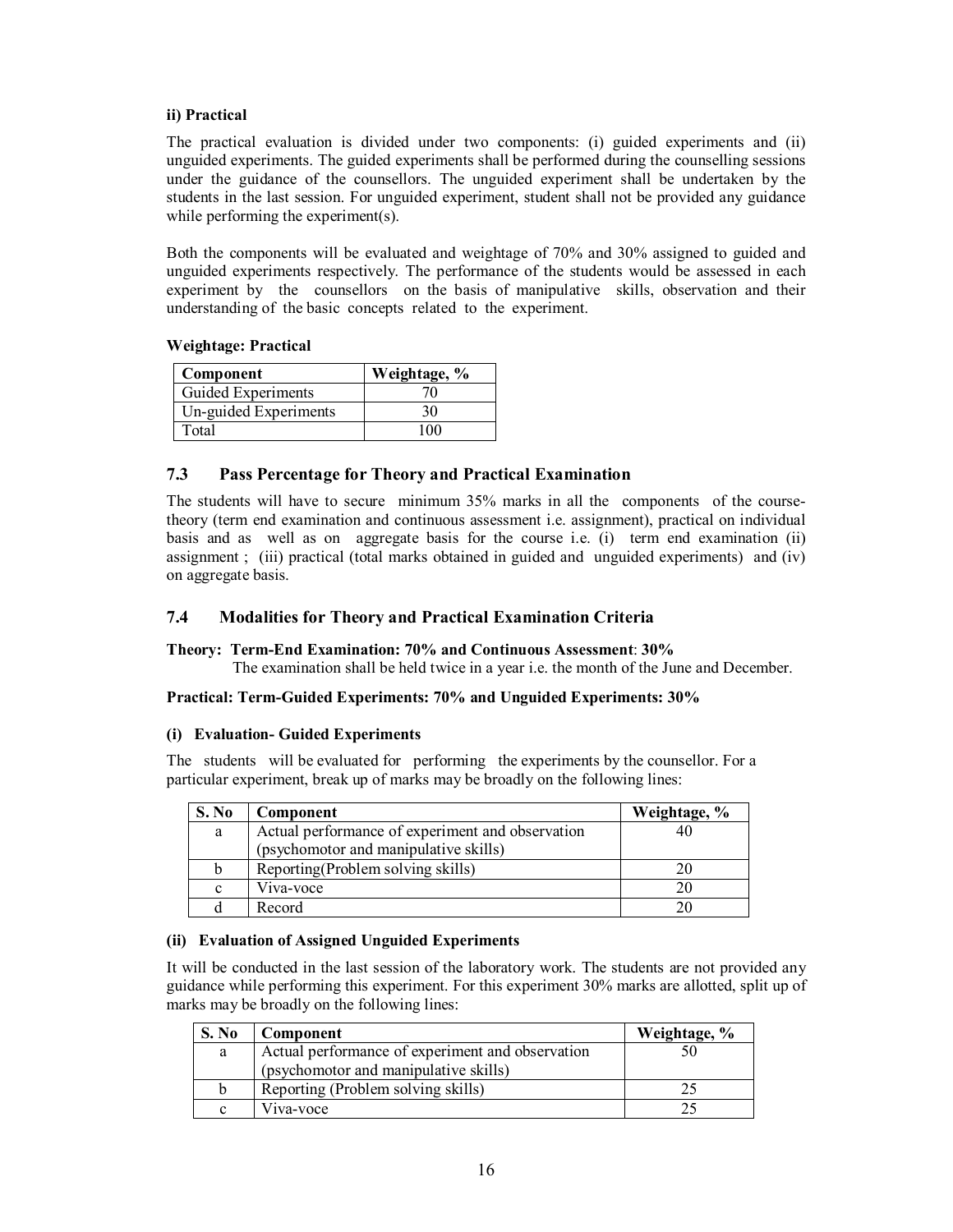There shall be one internal and one external examiner. The internal examiner will be from the same study centre and the external examiner will be the counsellor of another IGNOU Study Centre of other District/State. The course-writer/faculty members of SOA/editors could also be act as external examiners.

## **7.5 Preparation of Consolidated Mark List**

The consolidated mark list of all students shall be prepared by the Programme Study Centre. This mark list shall be directly sent to the Regional Director of the concerned State/region within seven days after completion of the practical counselling session**.**

## **7.6 Participation and Attendance for Practical**

Practicals are essential component of the programme. For successful completion of the programme, a participant is required to have a minimum of 75% attendance in the practical sessions at Programme Study Centre. Students falling short of attendance (less than 75%) will have to apply a fresh to the concerned PSC for accommodating him/her with next batch of students.

## **7.7 Pass Percentage for the Programme**

The students will have to secure 35% marks in all the courses on individual basis and on aggregate basis in all the four courses for successful completion of the programme.

## **7.8 Term-End Examination (TEE)**

The University conducts Term-end Examination twice a year in the month of June and December, every year. Students will be permitted to appear in Term-end Examination, subject to the condition, that registration for the courses in which they wish to appear is valid. Further, maximum time to pursue the programme has not elapsed and they have also submitted the required number of assignment(s) by the due date. Thus, the students can take the term end examinations after the completion of the course. The first examination can be taken in June/December, depending upon the cycle of admission i.e. January/July. In other words, student admitted in January session will be eligible to take first term-end examination in June and those admitted in July can take in December same year. Thereafter, the examination can be given in June or December, of subsequent eighteen months, within the total span of the programme.

To be eligible to appear at the term-end examination in any course, students are required to fulfill the following conditions:

- 1) Should pursue the prescribed course and should have valid registration at the time of submission of examination form
- 2) Should complete 75% of attendance in practical course.
- 3) Should submit the examination form before stipulated date.

#### **Examination Fee**

**Examination fee of Rs. 60/- per course is required to be paid through Bank Draft in favour of IGNOU payable at Delhi**. There is no separate/additional examination fee for the practical component of the course offered under this programme. The examination forms are available at all the Study Centres and Regional Centres. Students can also submit on-line examination form as per guidelines through IGNOU website at www.ignou.ac.in

It is an essential pre-requisite for you to submit the examination form for taking examination in any course. A copy of the examination form is enclosed here in the Programme guide (see section 14, Format for Learners Use). Only one form is to be submitted for all the courses in one term-end examination. The filled in examina[tion form is to be](http://www.ignou.ac.in/) submitted to either The **Registrar, SED,**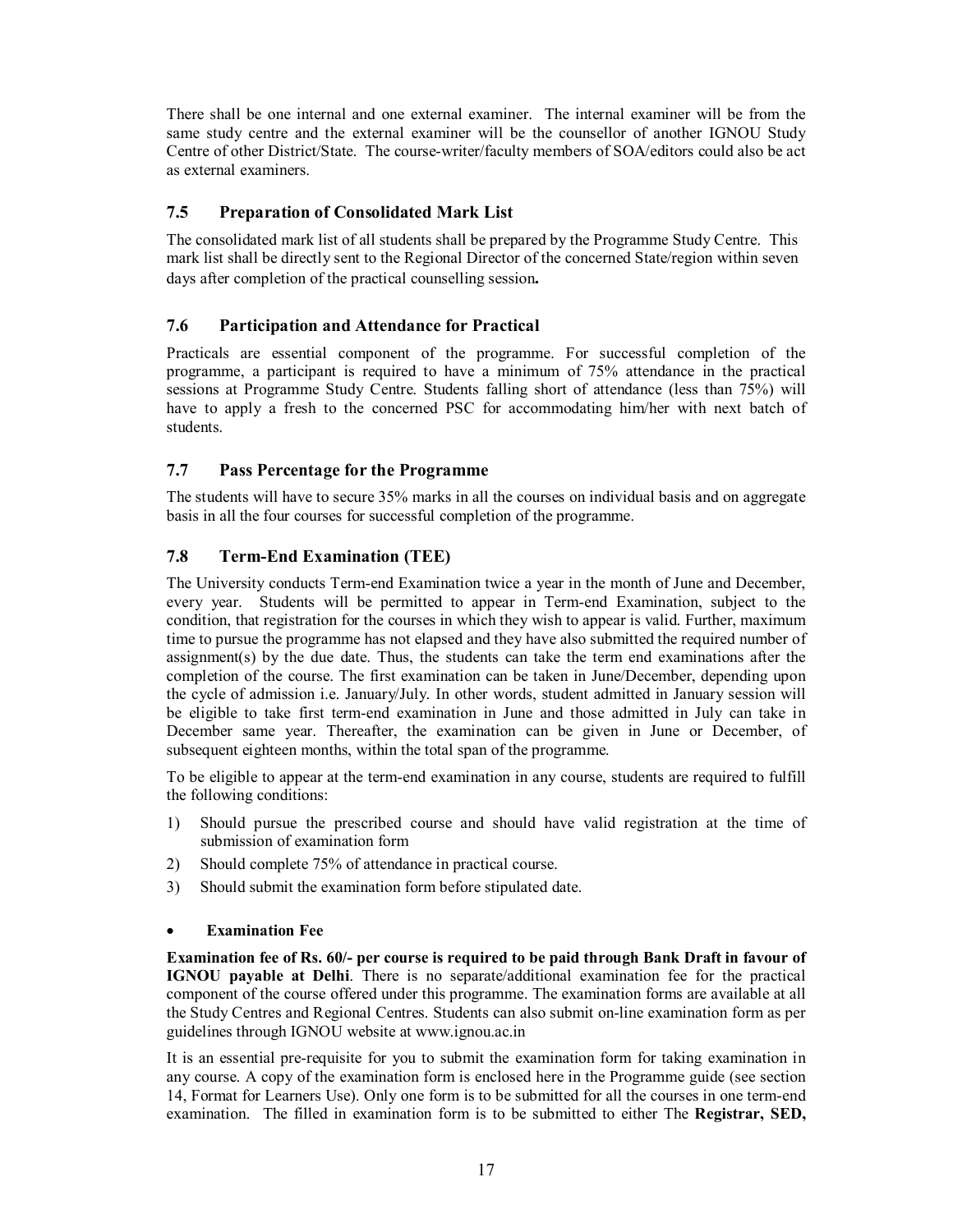**Indira Gandhi National Open University, Maidan Garhi, New Delhi – 110068 or at the concerned Regional Centres. University has also facility of online submission of examination form during the period when no late fee is charged.**

**(i) The date of submission of Examination form without late fee** is 31<sup>st</sup> March for June Term-end Examination and 30<sup>th</sup> September for December Term-end Examination are mentioned below:

| For June TEE            | <sup>1st</sup> February to 31 <sup>st</sup> March    |
|-------------------------|------------------------------------------------------|
| <b>For December TEE</b> | 1 <sup>st</sup> August to 30 <sup>th</sup> September |

#### **(ii) Examination forms with late fee** are accepted as given below:

| i) For June TEE<br>$\mathcal{A}$ | $1st$ April to $20th$ April (Rs. 60 Examination fee<br>per course + late fee of $\text{Rs.}300/-$ )<br>$21st$ April-15 <sup>th</sup> May (Rs. 60 Examination fee per course<br>+ late fee of Rs. $500/-$ *)<br>16 <sup>th</sup> May-28 <sup>th</sup> May (Rs. 60 Examination fee per course<br>+ late fee or Rs. $1000/-$ *)                |
|----------------------------------|---------------------------------------------------------------------------------------------------------------------------------------------------------------------------------------------------------------------------------------------------------------------------------------------------------------------------------------------|
| ii) For December TEE:            | $1st$ October to $20th$ October (Rs. 60 Examination<br>fee per course + late fee or Rs. $300/-$ )<br>$21st$ October-15 <sup>th</sup> November (Rs. 60 Examination fee<br>per course + late fee of Rs. $500/-$ *)<br>16 <sup>th</sup> November-28 <sup>th</sup> November (Rs. 60 Examination fee<br>per course + late fee of Rs. $1000/-$ *) |

**\*** During the extended late fee period, the exam form along with requisite late fee should be submitted at the **Regional Centre only. Examinations for these students will be invariably conducted in the city of Regional Centres. For Study centres in Delhi regions, these are to be submitted to Registrar, SED, IGNOU Maidan Garhi, New Delhi.**

**Examination fee as well as late fee is payable** in the form of a Demand Draft drawn from any nationalised bank in favour of IGNOU, New Delhi. **The examination form received after due dated with or without late fee, wherever applicable, shall be rejected.**

#### **Examination Centre**

Normally, the study centre is the examination centre. It could also be another Study Centre in the district, activation for examination. However, a student is required to fill the exam centre code in the examination form. For the purpose students are advised to go through the list of study centres available in the Student Handbook and Prospectus/Programme Guide. In case any student wishes to take examination at a particular centre, the code of the chosen centre be filled up as examination centre code. However, examination centre chosen by a student, if is not activated, the university will allot another examination centre under the same District/Region.

#### **Date of Submission of Examination Forms**

To avoid discrepancies in filling up examination form/hardship in appearing in the term-end examination students are advised to:

1. remain in touch with the Study Centre/Regional Centre/SE Division for change in schedule of submission of examination form fee if any;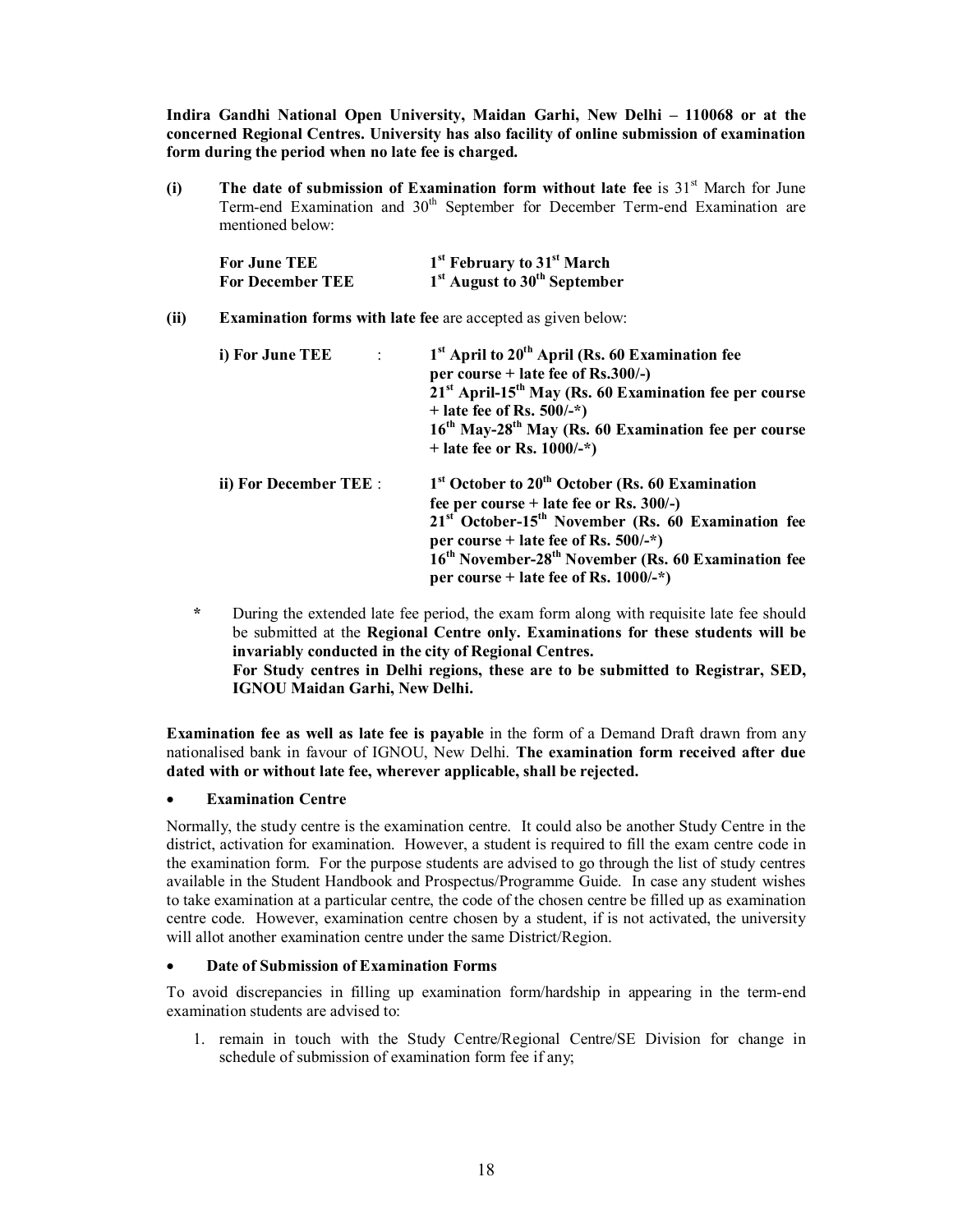- 2. fill up the examination form for next term-end examination without waiting for the result of the previous term-end examination and also filling up the courses, for which result is awaited;
- 3. fill up all the particulars carefully and properly in the examination form to avoid rejection/delay in processing of the form;
- 4. retain proof of mailing/submission of examination form till you receive examination hall ticket;

Examination Date Sheet and schedule which indicate the date and time of examination for each course is sent to all the Regional Centres approximately 5 months in advance. The same is also notified through IGNOU **News Letter** from time to time. Normally, the date sheet for June examinations are sent in the month of January and for December Examination in the month of July. The date sheet is also available on the IGNOU website www.ignou.ac.in.

#### **Issue of Examination Hall Ticket**

University issues Examination Hall Ticket to the student's atleast two weeks before the commencement of Term-end Examination. The same could also be downloaded from the University's website www.ignou.ac.in. In case any student fails to receive the Examination Hall Ticket within one week before the commencement of the examination the students can download the hall ticket fro[m the website and a](http://www.ignou.ac.in/)pproach the exam centre for appearing in the examination.

- Change of examination centre is permitted in exceptional cases for which you have to make a request to the Registrar, SED at least one month before the commencement of the examination as per University norms.
- Your enrolment number is your Roll Number for the examination. Please exercise enough care in writing it correctly. Any mistake in writing the Roll Number will result in non-declaration of result.
- If you do not get the hall ticket, check the list of students registered for examination at the Examination Centre or on the IGNOU website www.ignou.ac.in. If your name is in the list, you shall be permitted in the examination by showing your Identity Card (Student Card)/downloaded Intimation Slip to the Examination Centre Superintendent.

#### **7.11 Re-evaluation of Answer Script(s)**

The students who are not satisfied with the marks/grade secured by them in Term-end Examination can apply for re-evaluation within one month from the date of declaration i.e. the date on which the results are made available on the University website on payment of Rs. 500/- per course in the form of Demand Draft drawn in favour of IGNOU and payable at New Delhi, in the prescribed application form available on the University website. Re-evaluation is not permissible for Projects, Practicals, Assignments and Seminars etc.

Application for re-evaluation must be made before  $31<sup>st</sup>$  March for the term-end examination held in December, and 30<sup>th</sup> September for the term-end examinations held in June, or within one month of the declaration of results, whichever is later. The date of declaration of results will be calculated from the date on which the results of relevant course were placed on the IGNOU website.

After the re-evaluation, the better of the two scores of the original marks and re-evaluation marks will be considered. Marks so revised shall be incorporated in your record and the revised marks sheet shall be sent to you within one month from the receipt of the application.

Application form for re-evaluation of Answer Scripts is placed in this book. (See section 14- Formats for students use).

#### **7.12 Declaration of Result**

Although all efforts are made to declare the result in time, however, it will be not binding on the University to declare the results of the last examination before commencement of next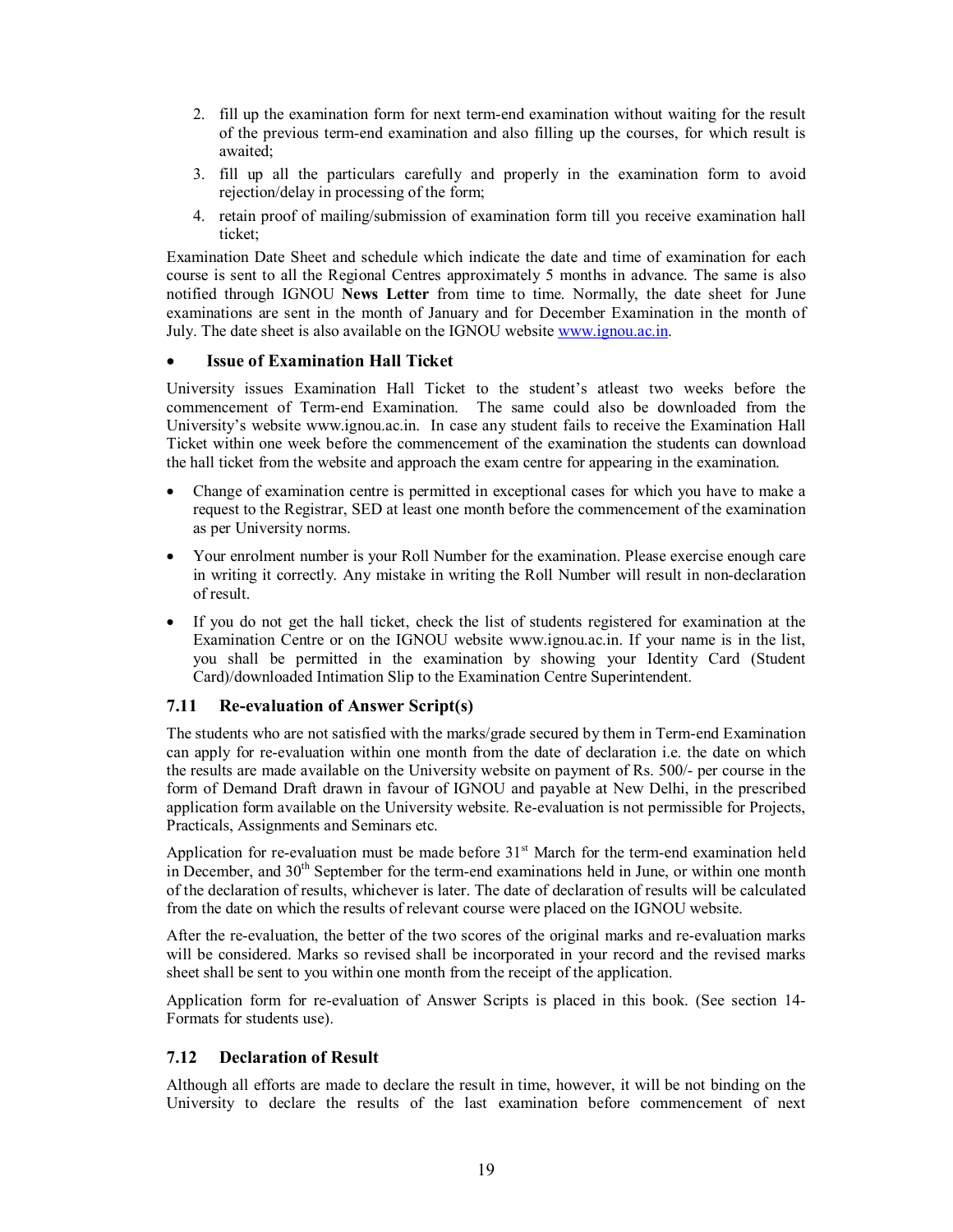examination due to unforeseen/unavoidable reasons. You are, therefore, advised to fill up the termend examination form without unnecessarily waiting for the result and get in canceled at a later date, if so required.

**Always quote your, name, enrollment number, name of the programme and complete address for any correspondence with the university (including Regional Centre and Study Centre). In absence of such details, we may not be able to attend to your problems.**

No student is allowed to reappear in an examination or re-submitting assignment for improving the marks/grade after successfully passing it.

#### **7.13 Early Declaration of Results**

The university has the provision of early declaration of term-end examinations results. The application for early declaration of results shall be entertained only if you have been selected for any post or applied for further studies, wherein mark-sheet/certificate for qualifying examination is required to be submitted to the institution by a particular date, which may be before the date of declaration of university result. You must compulsorily submit documentary evidence (proof) in support of the reason for early declaration of your result.

It may be noted that early declaration of result is allowed only in respect of theory courses. **This facility is not applicable for practical/lab courses, project, workshop, assignments, seminar, etc. based courses. The application for early declaration of results shall be entertained for final year courses or maximum of four backlog courses only.** Prescribed fee  $\omega$  Rs. 700/- per course, shall be payable by Demand Draft in favour of 'IGNOU' and payable at New Delhi. Application form along with required amount of fee must be submitted to the Registrar, S.E. Division, IGNOU, Maidan Garhi, New Delhi-110068 before the date of the commencement of term-end examination i.e., before 1<sup>st</sup> June and 1<sup>st</sup> December respectively. Application form for Early Declaration of Results is placed in this book. (See section 14 – Formats for Students use.)

# **8. UNIVERSITY RULES**

#### **Educational Qualifications Awarded By Private Institutions**

Any educational qualification awarded by the Private Universities established under the provisions of the "Chhattisgarh Niji Kshetra Vishwavidyalaya (Sthapana Aur Viniyaman), Adhiniyam, 2002" are non-existent and cannot be made the basis of admission to higher studies with IGNOU.

#### **Validity of Admission**

Students offered admission have to join on or before the due dates specified by the University. In case they want to seek admission for the next session, they have to apply afresh and go through the admission procedure again.

#### **Re-admission**

The students who are not able to clear their Programme within the maximum duration shall be allowed to take Re-admission for additional six month for the Certificate Programme, in continuation of the earlier duration. The student has to make payment per course on pro-rata basis. The details of pro-rata fee and the Re-admission Form is available at the Regional Centres for the courses which student has not been able to complete.

#### **Scholarships and Reimbursement of Fee**

Reserved categories, viz. Scheduled Castes (SC), Scheduled Tribes (ST), Physically Handicapped students and other regional categories are to pay full fee at the time of admission to the University along with other general category candidates. Physically Handicapped students admitted to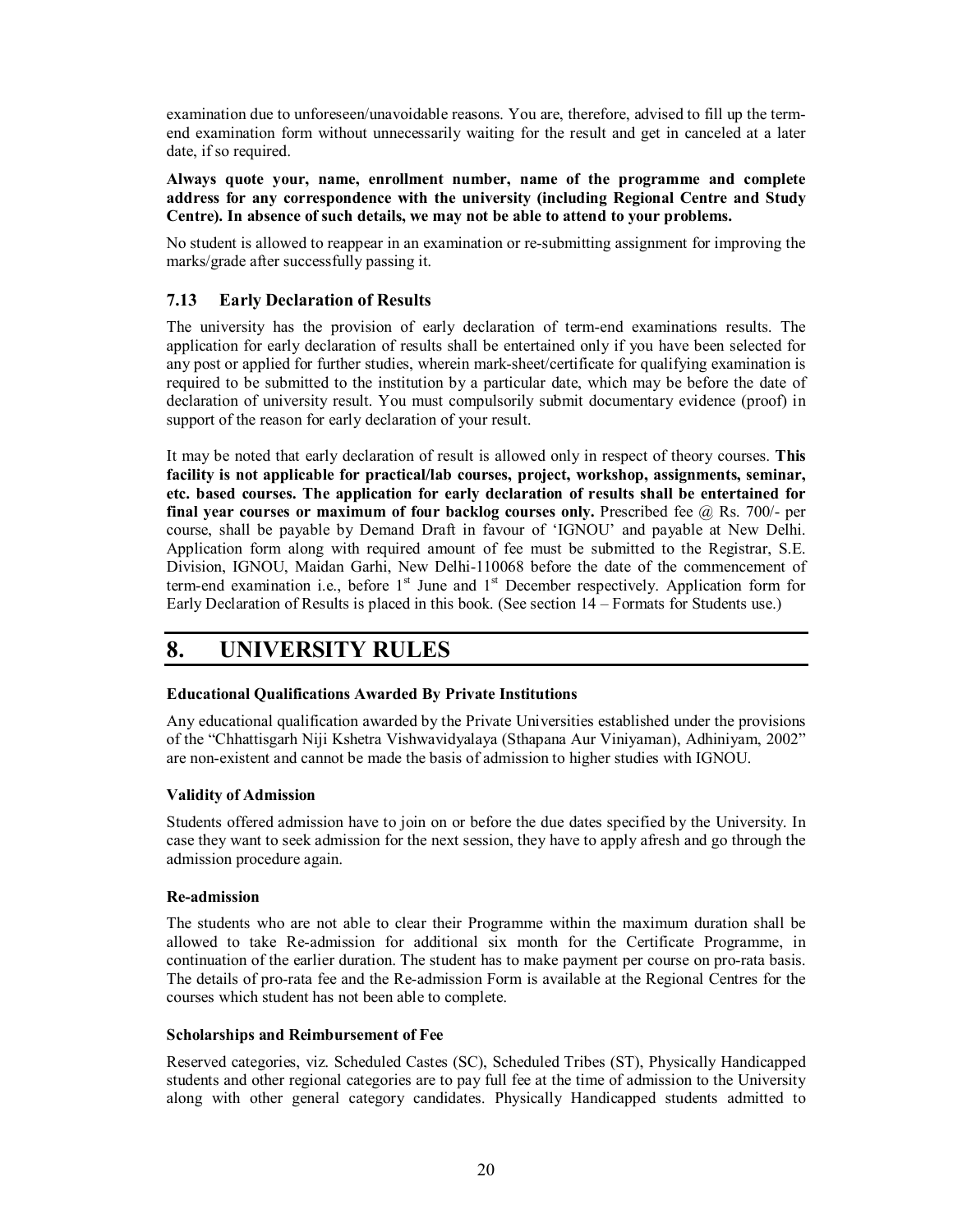IGNOU Programmes are eligible for Government of India scholarships. They are advised to collect Scholarship Forms from the respective State Government Directorate of Social Welfare or Office of the Social Welfare Officer and submit the filled-in form to them through the concerned Regional Centre of IGNOU.

Similarly, SC/ST students have to collect the subsequently submit their scholarship forms to the respective State's Directorate of Social Welfare or Office of the Social Welfare Officer, through the concerned Regional Centre of IGNOU for reimbursement for Programme fee.

#### **Change/Correction of Address and Study Centres**

Printed Cards Formats are placed in the Programme Guide for change/correction of address/change of Study Centre, which is dispatched along with the study material. In case there is any correction/change in address, the student is advised to make use of proformas provided in the Programme Guide and sent it to the concerned Regional Director, IGNOU Regional Centre who will forward the request after verifying the student's signature to SR Division, Maidan Garhi, New Delhi-110068. Request for **change of Study Centre is normally accepted subject to availability of seats in a particular region city and seat for the Programme at the new Study Centre asked for**.

#### **Allotment of Study Centres for Students**

Depending on actual number of students or due to other operational reasons, the University may de-activate a Study Centre/Programme Study Centre and the students of the deactivated Centre will be attached to another Centre. The Regional Centre will inform the concerned student about the change after admissions are finalized. **Similarly, the University will have the right to allot a particular Study under a particular Regional Centre taking into account the availability and other facility needed for operationalisation of the programme.** 

#### **Change of Regional Centres/Study Centres**

Change of Regional Centre and Study Centre are allowed as per University rules.

However, change of Study Centre is permitted from one centre to another centre subject to availability of the following at the Study Centre.

- Vacant seat at a particular Study Centre.
- Availability of requisite infrastructure for conduct of the programme.
- No Objection Certificate from the Regional Centre to which he/she would like to get transferred.

Students are advised not to seek transfer during the academic session as this programme has number of compulsory components such as academic counseling, practicals and Viva-voce. Seeking transfer in between may lead operational difficulties in arranging timely practicals and seats in a particular study centre in the new location.

#### **Official Transcripts**

The University provides the facility of official transcripts on requests made by the student on plain paper addressed to Registrar, S.E. Division, IGNOU, Maidan Garhi, New Delhi-110068. A fee of Rs. 200/- per transcript payable through DD in favour of IGNOU, New Delhi if it is to be sent to the students/institutions in India. The fee is Rs. 400/- per transcript, if it is to be sent outside India.

#### **Dispute on Admission & other University Matters**

The Place of Jurisdiction of filing of suit, if necessary, will be only at New Delhi/Delhi.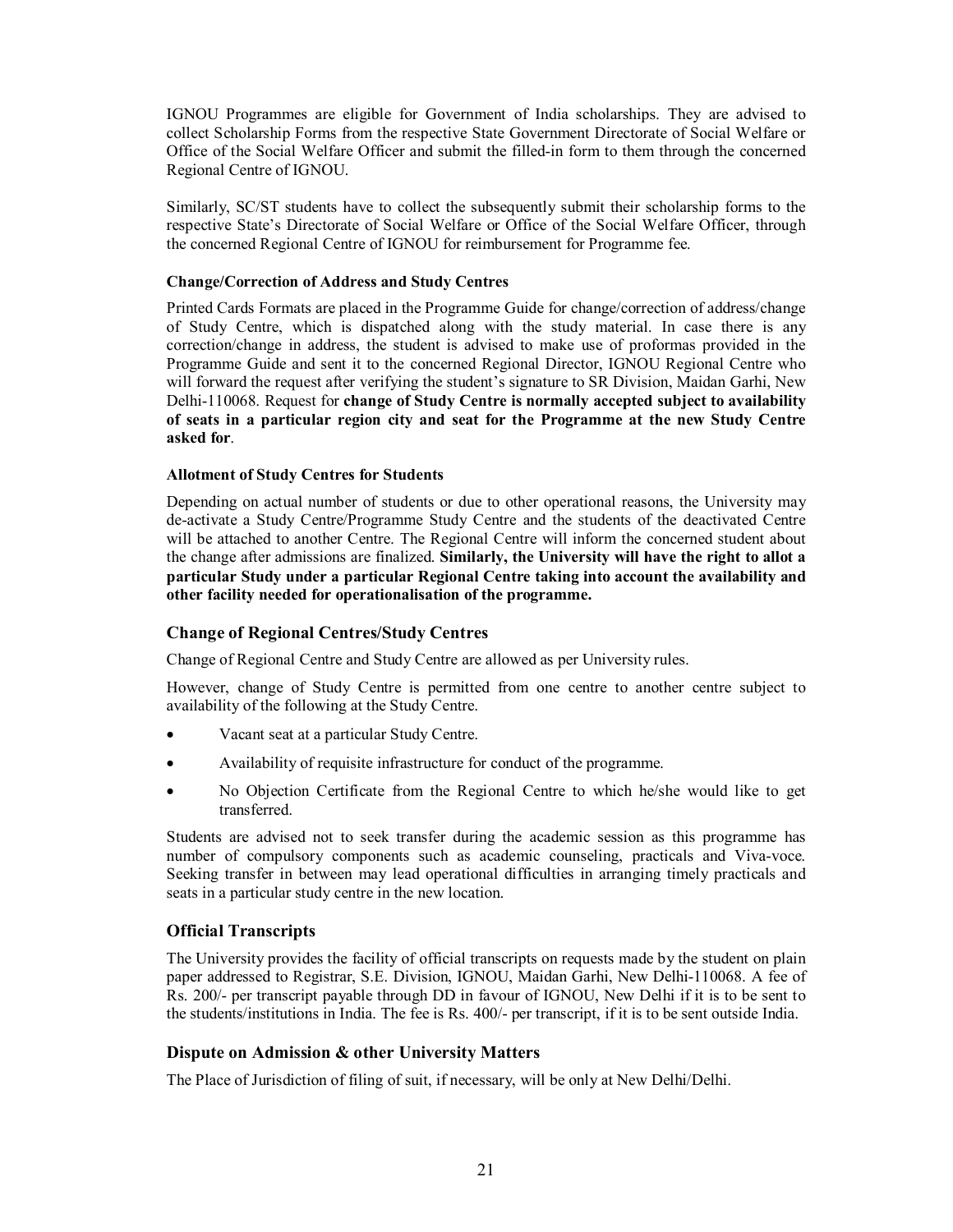#### **Recognition**

IGNOU Degrees/Diplomas/Certificates are recognized by all member Universities of Association of Indian Universities (AIU) and are at par with Degrees/Diplomas/Certificates of all Indian Universities/Institutions, as per UGC Circular letter No. F.1-52/2000 (CPP-II) dated May 5, 2004, AIU Circular No. EV/B (449/94/176915-177115 dated January 14, 1994 and AICTE/Academic/Nov-Dec/2005 dt. May 13, 2005. (See Annexure I, II & III).

#### **IGNOU Newsletter**

The University publishes newsletter two times in a year in English as well as in Hindi. It is mailed to you free of cost. All the important information relevant to you is published in the newsletter. You are advised to read the Newsletter for updating yourself.

#### **Issue of Duplicate Marksheet**

A Duplicate Grade card is issued after a request is made on the prescribed form alongwith a demand draft of Rs. 200/- drawn in favour of IGNOU, New Delhi. The form for the purpose is given in the Programme Guide.

#### **Simultaneous Registration**

Students who are already enrolled in a programme of six months or longer duration can also simultaneously register themselves for any certificate programme of 6 months duration. However, there is any clash of dated of counseling of examination schedule between the two programmes taken, University will not be in a position to make adjustment.

#### **Refund of Fee**

Fee once paid will not be refunded under any circumstances. It is also not adjustable against any other programme of this University. Programme fee may, however, be refunded if admission is not offered by IGNOU for any reason.

#### **Migration Certificate**

For migration certificate, requisition may be sent to the Regional Director (concerned) along with the following documents:

- i) Application can be obtained from the Headquarter or photocopy of the one given in Programme Guide can be used.
- ii) Attested copy of the mark-sheets
- iii) Fee of Rs. 200/- in the form of Demand Draft drawn in favour of IGNOU payable at the city where concerned Regional Centre is located.

Samples of various forms currently used in the University are provided in the Programme Guide. Whenever you need any of these, please take a photocopy, fill it and send it to use. **Walk in Admission**

The University has Walk-in-admission facility, with effect from July 2008 for all Programmes. The admission for these programmes will remain open round the year, therefore, the candidates may get/submit the application forms as per the following schedule to concerned Regional Centre.

For January Session : From 1<sup>st</sup> June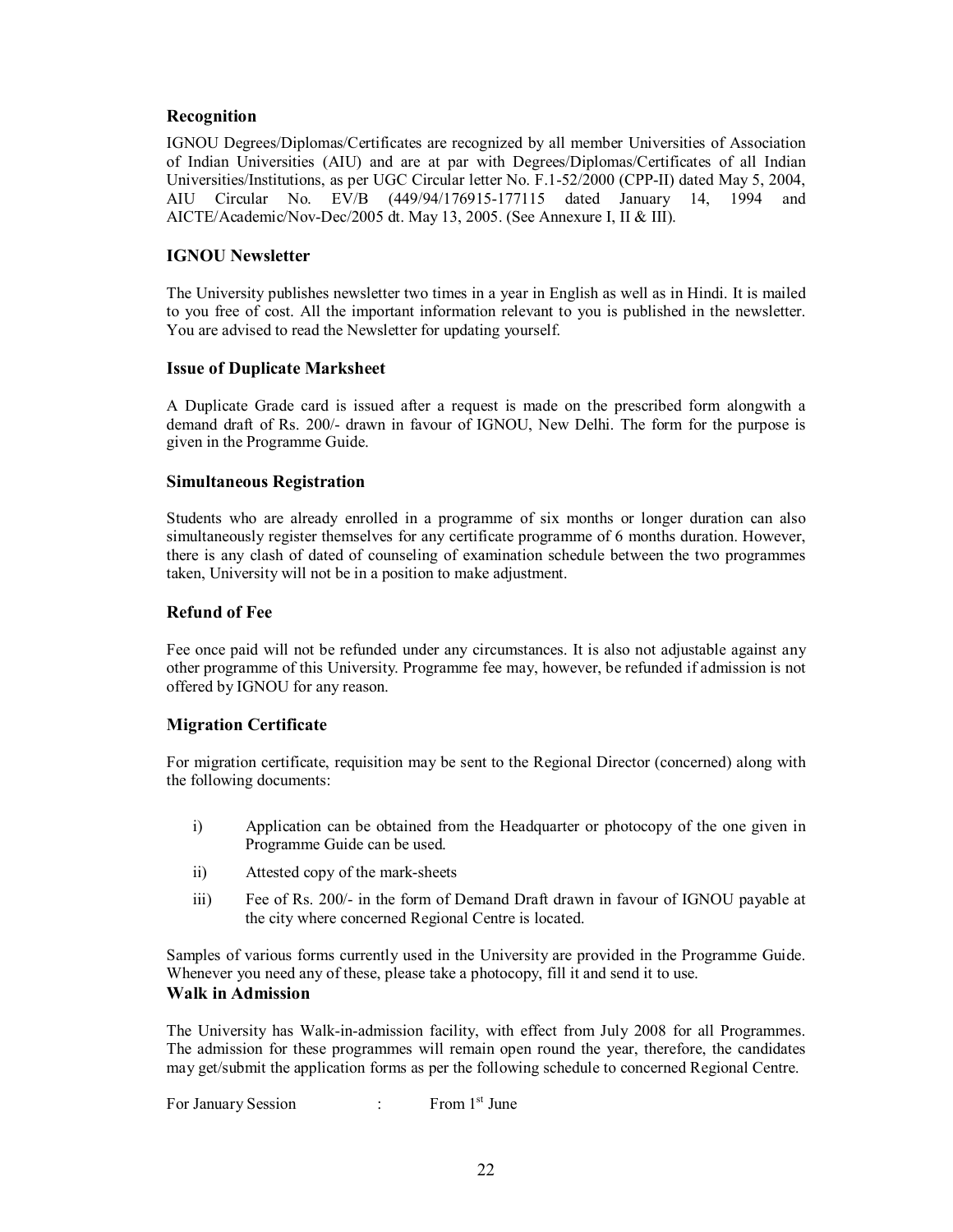|                  | Upto $31st$ October (without late fee)<br>$1st$ November to $30th$ November (with le fee of<br>$Rs.200/-$ )                   |
|------------------|-------------------------------------------------------------------------------------------------------------------------------|
| For July Session | From 1 <sup>st</sup> December<br>Upto $30th$ April (without late fee)<br>$1st$ May to $31st$ May (with late fee or Rs. 200/-) |

#### **How to approach the University**

During the course of your study, you might require some further information or knowledge about rules and regulations. You must know whom to contact for specific information. We are providing you information about these matters in Section 11 under the heading 'Whom to Contact for what'.

The information about the suitable forms for specific purpose is also provided in Section 14 'Formats for Students' of this programme Guide. Whenever you need, take a copy of the relevant form and send it as per instructions given in the form.

## **9. SOME USEFUL INFORMATION**

#### **9.1 Some Useful Addresses**

# **WHOM TO CONTACT FOR WHAT**

| $1_{\cdot}$ | Identity Card, Fee Receipt, Bonafide | Concerned Regional Centre (as per the confirmation letter)  |
|-------------|--------------------------------------|-------------------------------------------------------------|
|             | Certificate, Migration Certificate   |                                                             |
| 2.          | Non-receipt of study material and    | Concerned Regional Centre                                   |
|             | assignments                          |                                                             |
| 3.          | Examination, Date-sheet              | Asstt. Registrar (Exam-II), Student Evaluation Division,    |
|             |                                      | IGNOU, Maidan Garhi, New Delhi-1100 068                     |
|             |                                      | Tele No. 29536743                                           |
| 4.          | Result-rechecking, Grade Carde,      | Dy. Registrar (Exam-II), Student Evaluation Division,       |
|             | Provisional Certificate, Transcripts | IGNOU, Maidan Garhi, New Delhi-110 068                      |
|             |                                      | Tele No. 29536103                                           |
| 5.          | Non-reflection<br>of<br>Assignment   | Asstt. Registrar (Assignment), Student Evaluation Division, |
|             | Marks                                | IGNOU, Maidan Garhi, New Delhi-110 068                      |
|             |                                      | Tele No. 29532294 or Concerned Regional Centre              |
| 6.          | Change of elective/medium/opting     | Concerned Regional Centre                                   |
|             | of left over electives/ deletion of  |                                                             |
|             | excess credits.                      |                                                             |
| 7.          | Original                             | Dy. Registrar (Exam-I), Student Evaluation Division,        |
|             | Degree/Diploma/Convocation           | IGNOU, Maidan Garhi, New Delhi-110 068                      |
|             |                                      | Tele No. 29535438                                           |
| 8.          | Purchase of Audio/Video Tapes        | Marketing Unit, EMPC, IGNOU, Maidan Garhi,                  |
|             |                                      | New Delhi-110 068                                           |
| 9.          | Academic<br>Information<br>about     | Director, School of Agriculture, Zakir Hussain Bhawan,      |
|             | Programme                            | New Academic Complex, Block - G, IGNOU, Maidan              |
|             |                                      | Garhi, New Delhi - 110068<br>or                             |
|             |                                      | Regional Director and Programme Coordinator, IGNOU RC       |
|             |                                      | Delhi-2, Gandhi Smriti & Darshan Samiti, Rajghat, New       |
|             |                                      | Delhi-110 002.                                              |
| 10.         | Information Regarding Counselling    | Concerned study centres and Programme Study Centre          |
|             | Sessions & Assignment Submission     |                                                             |
| 11.         | Student Registration and Evaluation  | Asstt. Registrar (Grievances)                               |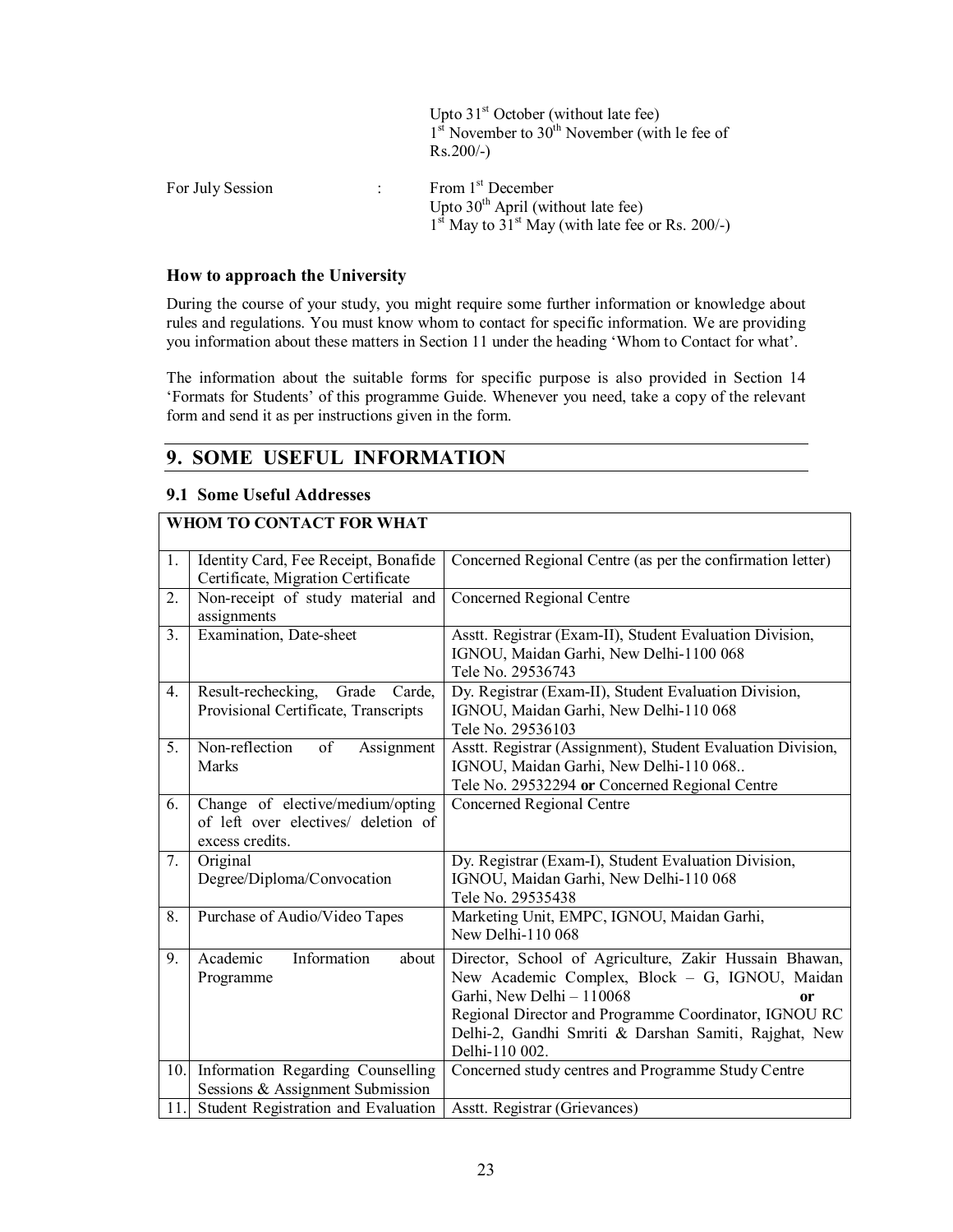| Division, Grievance Cell     |  | Tele No. 29532294 |                                                        |  |
|------------------------------|--|-------------------|--------------------------------------------------------|--|
|                              |  |                   | E-mail: $s$ regrievance@ignou.ac.in                    |  |
| 12. Student Support Services |  |                   | and   Regional Director, Student Service Centre,       |  |
| <b>Student Grievances</b>    |  |                   | IGNOU, Maidan Garhi, New Delhi-110 068                 |  |
|                              |  |                   | E-mail: $\frac{\text{csc}(a)}{\text{c}}$               |  |
|                              |  |                   | Telephone Nos.: 2953 3869, 2953 3870<br>Fax: 2953 5714 |  |

**Caution to Students**

I**GNOU admissions are made strictly on the basis of merit requirements of the programme. Only those learners who satisfy the eligibility criteria laid down by the University will be admitted. Learners will not be admitted if they are not eligible as per the eligibility criteria. Therefore, the candidates should not be misled by the false promises of admission made by any private individual or institution. If they do so they will be personally liable for such act. The University will not be responsible in any way.**

## **9.2 Online Facilities**

The University offers a major support through its website www. ignou.ac.in. all relevant information about the admission cycles, programmes on offer, new initiatives of the university, status of various of matters concerning learners etc are available. Students are advise to regulary check the IGNOU website and also the web site of the concerned regional centre as well as school.

# **10. SOME FORMS FOR YOUR USE**

| Appendix I |  | Form for Change/Correction of Address |
|------------|--|---------------------------------------|
|            |  |                                       |

- Appendix II Form for Non-receipt of Materials
- Appendix III Form for Re-evaluation of Result of Term-end Examination
- Appendix IV Form for obtaining Duplicate Grade Card/Marksheet
- Appendix V Application Form for Issue of Migration Certificate
- Appendix VI Re-admission Form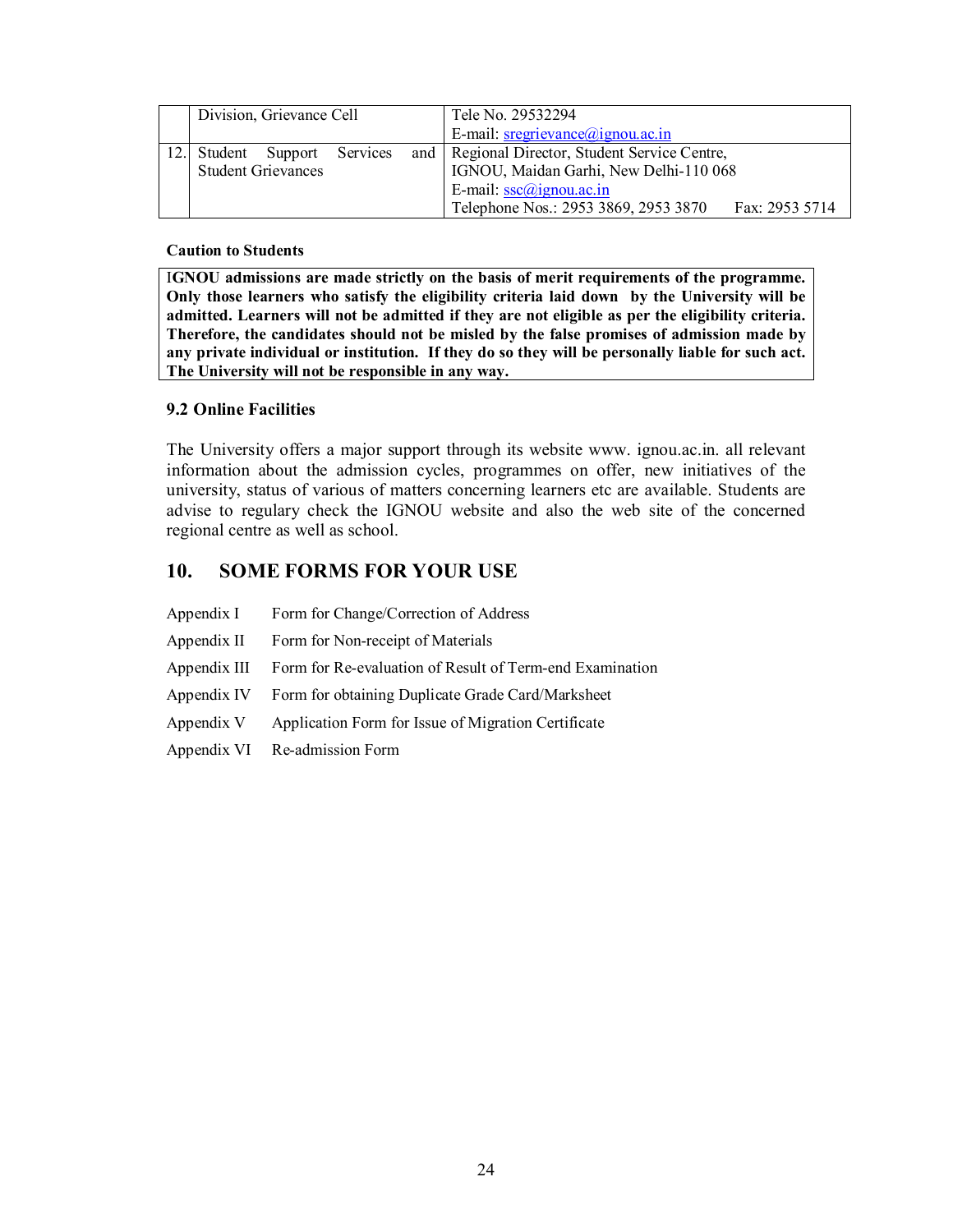# *Appendix I*

# **Form for Change/Correction of Address**

**Application for Change of Address**

Date:  $\frac{2}{\sqrt{2\pi}}$ 

To

Registrar, SR Division **IGNOU** Maidan Garhi New Delhi-110 068.

## **THROUGH CONCERNED REGIONAL DIRECTOR**

Enrolment No.

Programme\_\_\_\_\_\_\_\_\_\_\_\_\_\_\_\_\_\_\_\_\_\_\_\_

Name (in caps)

## **1. DETAILS FOR CHANGE/CORRECTION OF MAILING ADDRESS**

**New Address Old Address** \_\_\_\_\_\_\_\_\_\_\_\_\_\_\_\_\_\_\_\_\_\_\_\_\_\_ \_\_\_\_\_\_\_\_\_\_\_\_\_\_\_\_\_\_\_\_\_\_\_\_\_\_\_\_\_\_ \_\_\_\_\_\_\_\_\_\_\_\_\_\_\_\_\_\_\_\_\_\_\_\_\_\_ \_\_\_\_\_\_\_\_\_\_\_\_\_\_\_\_\_\_\_\_\_\_\_\_\_\_\_\_\_\_ \_\_\_\_\_\_\_\_\_\_\_\_\_\_\_\_\_\_\_\_\_\_\_\_\_\_ \_\_\_\_\_\_\_\_\_\_\_\_\_\_\_\_\_\_\_\_\_\_\_\_\_\_\_\_\_\_ \_\_\_\_\_\_\_\_\_\_\_\_\_\_\_\_\_\_\_\_\_\_\_\_\_\_ \_\_\_\_\_\_\_\_\_\_\_\_\_\_\_\_\_\_\_\_\_\_\_\_\_\_\_\_\_\_ City\_\_\_\_\_\_\_\_\_\_\_\_\_\_\_\_Pin\_\_\_\_\_\_ City\_\_\_\_\_\_\_\_\_\_\_\_\_\_\_\_\_\_Pin  $\mathcal{L}_\mathcal{L}$ State\_\_\_\_\_\_\_\_\_\_\_\_\_\_\_\_\_\_\_\_\_\_\_\_ State\_\_\_\_\_\_\_\_\_\_\_\_\_\_\_\_\_\_\_\_  $\overline{\phantom{a}}$ 

Signature of Student

\_\_\_\_\_\_\_\_\_\_\_\_\_\_\_\_\_\_\_\_\_\_\_\_\_\_

*(You are advised to use the photocopy of this proforma)*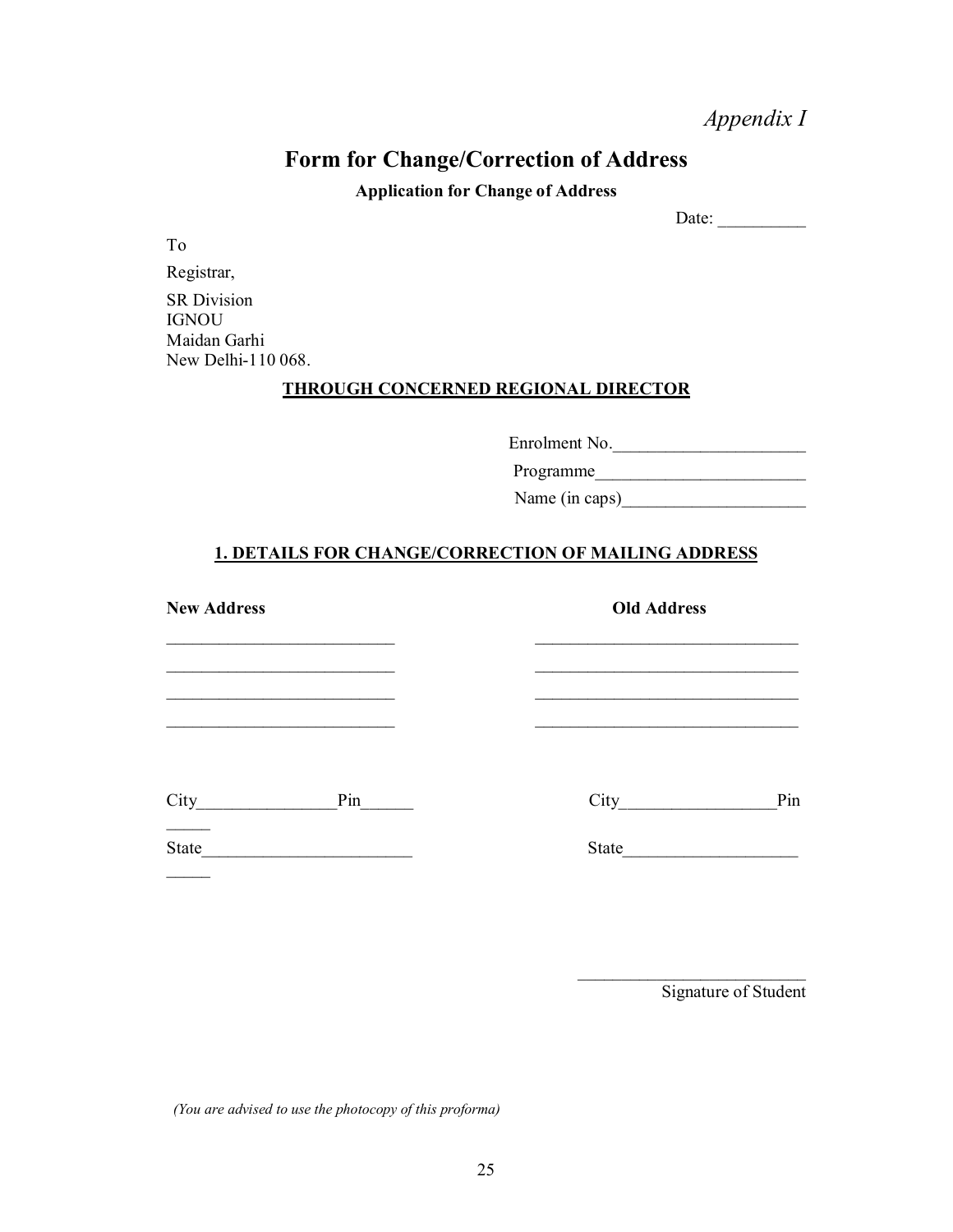# **Form for Non-receipt of Materials**

The Regional Director Concerned Regional Centre, Indira Gandhi National Open University Concerned City and State

**Subject:** *Non-receipt of Study Material & Assignments*

Enrolment No. …………………………………

Programme …………………………………Medium of Study……………………………

I have not received the Study Materials/Assignments in respect of the following:

| SI.No. | <i>Course Code</i> | Blocks | Assignments |
|--------|--------------------|--------|-------------|
|--------|--------------------|--------|-------------|

I have remitted all the dues towards the course fee and there is no change in my address given as follows:

| Name and Address |  |  |
|------------------|--|--|
|                  |  |  |
|                  |  |  |
|                  |  |  |

# For Official Use

Date of dispatch of study material/assignments to students ………………………………

*(You are advised to use the photocopy of this proforma)*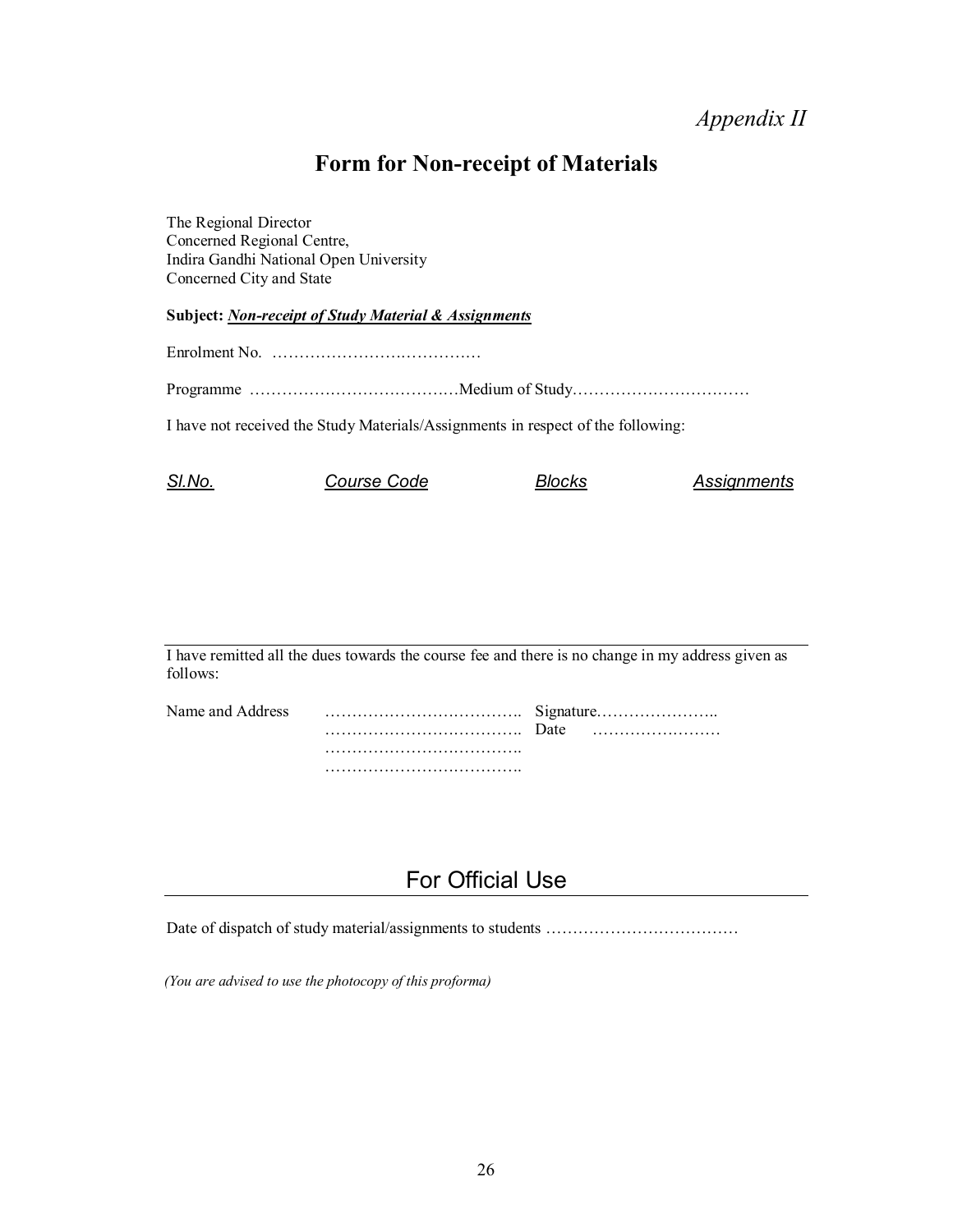# $\odot$

## **Indira Gandhi National Open University Maidan Garhi, New Delhi-110 068**

APPLICATION FORM FOR RE-EVALUATION OF RESULT OF ANSWER **SCRIPT** 

| Enrolment No.               |             |                          |
|-----------------------------|-------------|--------------------------|
|                             |             |                          |
|                             |             |                          |
|                             |             |                          |
|                             |             |                          |
| PIN:                        |             |                          |
|                             |             |                          |
|                             |             |                          |
|                             |             |                          |
| Courses, in which           | Course Code | Name of the Course       |
| Re-evaluation is            |             |                          |
| sought                      |             |                          |
|                             |             |                          |
| (Rs.300/- per course/paper) |             |                          |
|                             |             |                          |
|                             |             | Signature of the student |

Date: ……………………

#### **Note**:

The request for re-evaluation by the students must be made before  $31<sup>st</sup>$  March for December TEE and 30<sup>th</sup> September for June TEE or within one month of declaration of results whichever is later. The date of declaration of results will be calculated from the date on which the results are placed on the IGNOU website.

After re-evaluation, the better of the two scores of original marks/grade and re-evaluated marks will be considered.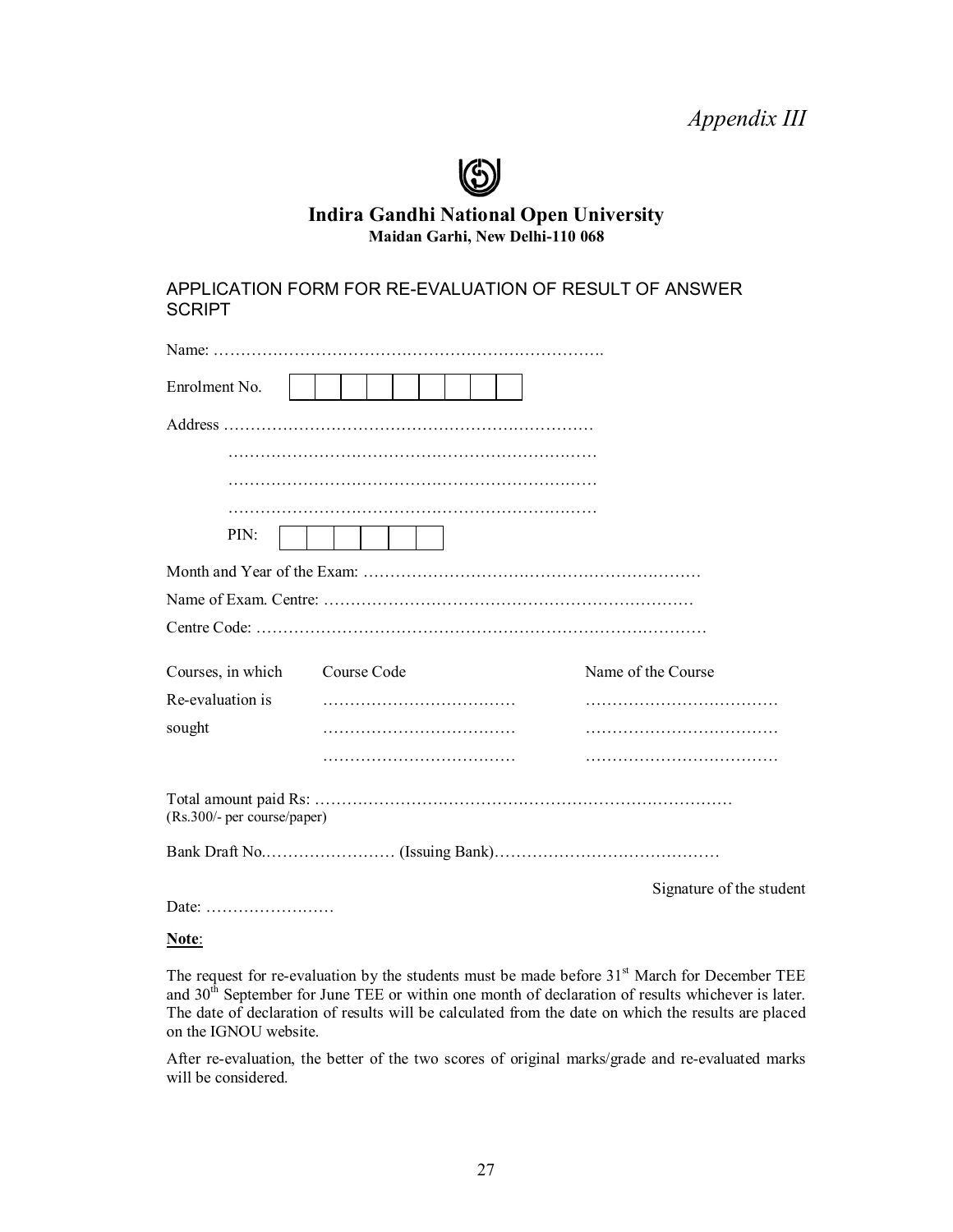The revised marks after the re-evaluation shall be incorporated in the student record and the revised Grade card/Marks sheet shall be sent to the students within one month from the receipt of the application.

Re-evaluation is not permissible for the Projects, Practicals, Assignments, Seminar etc.

**The filled in form with the requisite fee is to be sent to: Dy. Registrar (Exam-III) (SE Division) Indira Gandhi National Open University Maidan Garhi, New Delhi-110 068**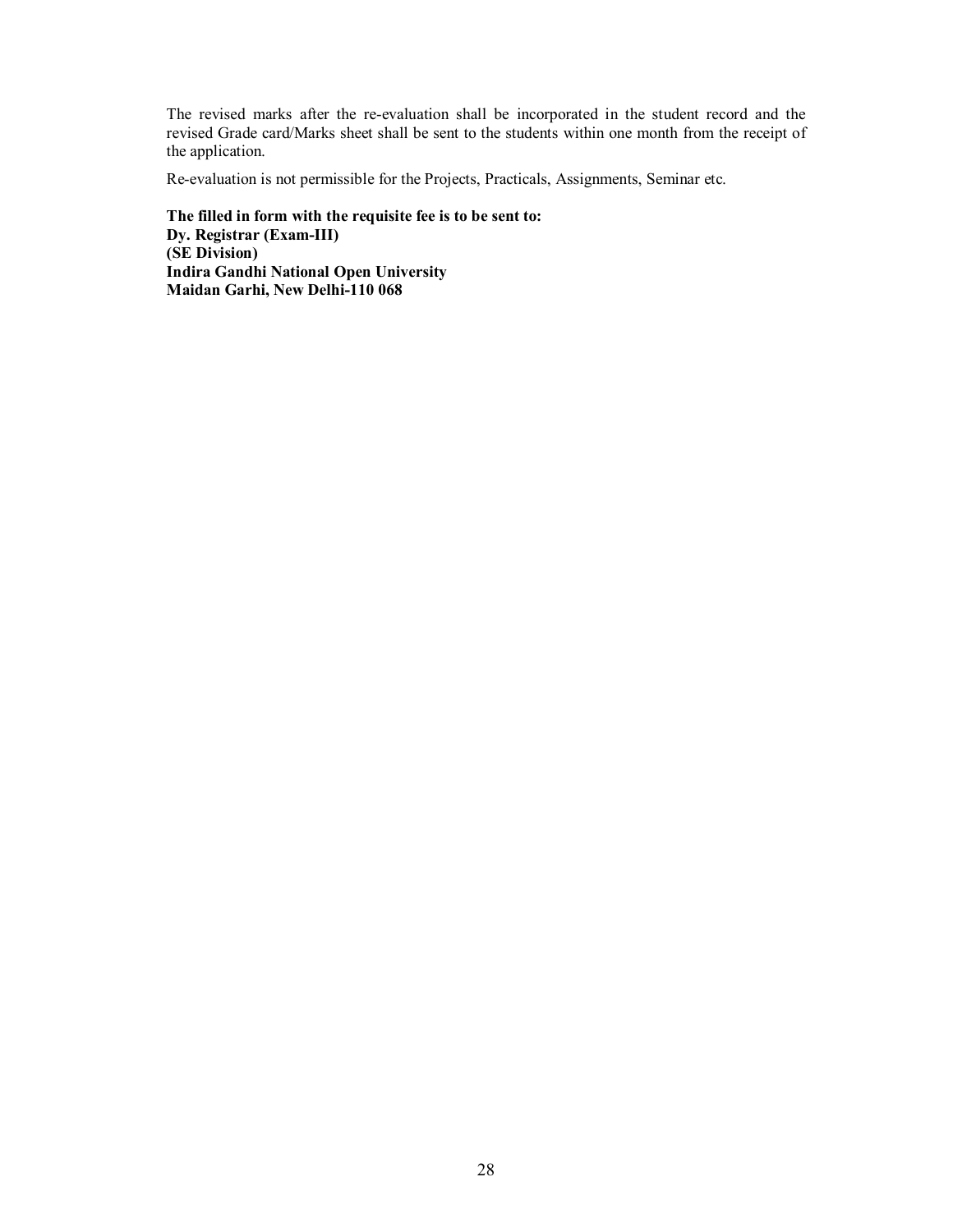# *Appendix IV*

# **Form for Obtaining Duplicate Grade Card/Marksheet**



## Control No……………………….

## **Indira Gandhi National Open University**

Maidan Garhi, New Delhi-110 068

## **APPLICATION FORM FOR OBTAINING DUPLICATE GRADE CARD/MARKSHEET**

Name: ……………………………………………………………….

| Enrolment No.  |      |
|----------------|------|
| <b>Address</b> |      |
|                |      |
|                |      |
|                | . .  |
|                | PIN: |

| Bank Draft/IPO No. $\ldots$ $\ldots$ $\ldots$ $\ldots$ $\ldots$ $\ldots$ $\ldots$ $\ldots$ |
|--------------------------------------------------------------------------------------------|
| data1                                                                                      |
| For Rs.25/- in favour of IGNOU, New                                                        |
|                                                                                            |

……………………………………

Signature

Date: …………………………

Note: Fee for duplicate grade card Rs.25/-. The duplicate grade card/marksheet will be sent by Registered post.

The filled-in form with the requisite fee is to be sent to:

Registrar (S.E Division.) Indira Gandhi National Open University Maidan Garhi, New Delhi-110 068

*(You are advised to use the photocopy of this proforma)*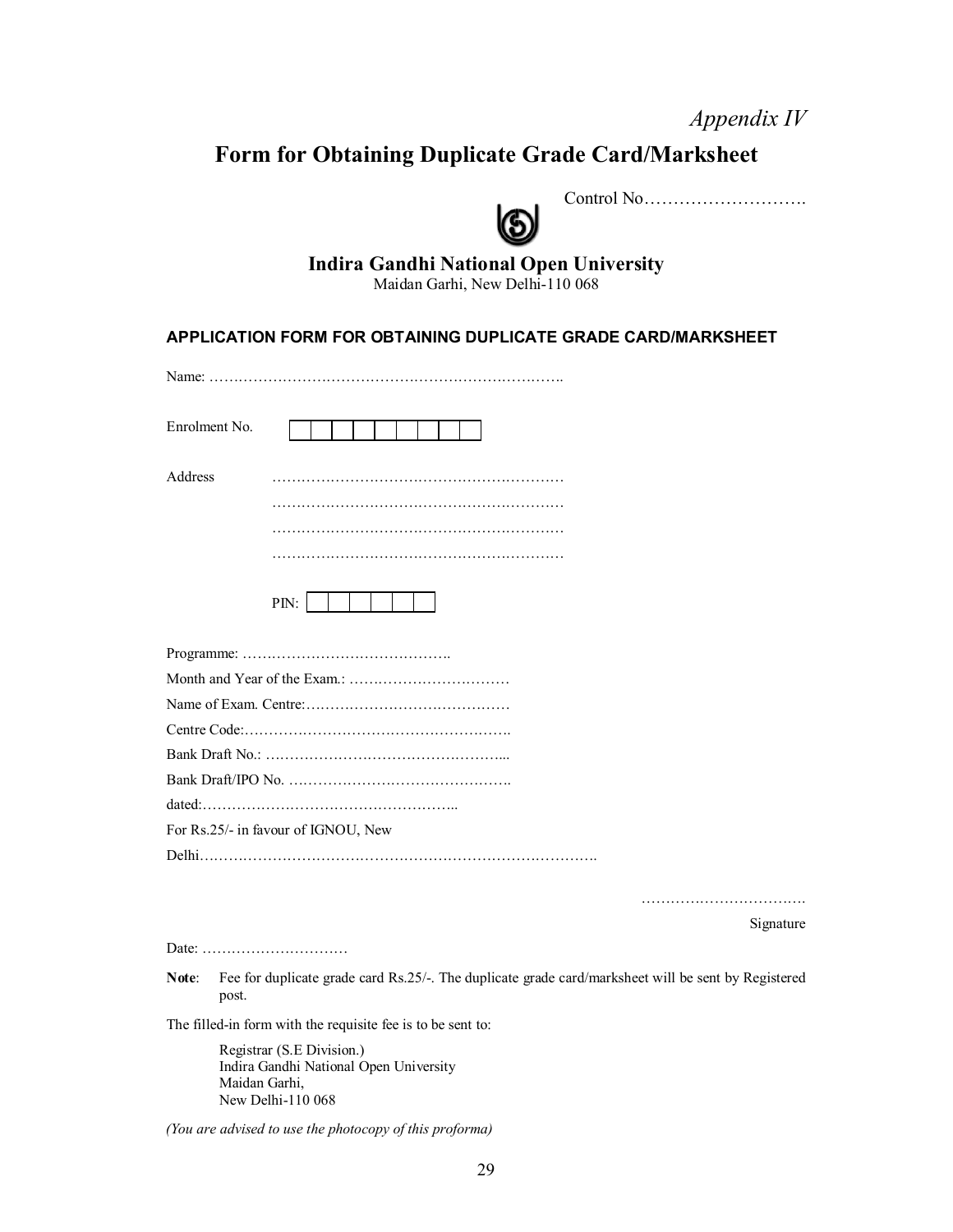

#### **Indira Gandhi National Open University**

(To be submitted to the concerned Regional Director)

#### **APPLICATION FORM FOR ISSUE OF MIGRATION CERTIFICATE**

(To be filled in by the Applicant – Before filling in the form, see instructions on reverse)

- 1. Name ………………………………………………………………………………………………
- 2. Father's Name ..……………………………………………………………………………………
- 3. Address ……………………………………………………………………………………………
- 4. Particulars of last examination ………………………………………………………………………

| <b>Examination Passed</b> | <b>Year of Passing</b> | <b>Enrolment</b> | <b>Marks</b> | Grade    |
|---------------------------|------------------------|------------------|--------------|----------|
| (Programme)               |                        | No.              | Obtained     | Obtained |
|                           |                        |                  |              |          |

 $\_$  ,  $\_$  ,  $\_$  ,  $\_$  ,  $\_$  ,  $\_$  ,  $\_$  ,  $\_$  ,  $\_$  ,  $\_$  ,  $\_$  ,  $\_$  ,  $\_$  ,  $\_$  ,  $\_$  ,  $\_$  ,  $\_$  ,  $\_$  ,  $\_$  ,  $\_$ 

 $\_$  ,  $\_$  ,  $\_$  ,  $\_$  ,  $\_$  ,  $\_$  ,  $\_$  ,  $\_$  ,  $\_$  ,  $\_$  ,  $\_$  ,  $\_$  ,  $\_$  ,  $\_$  ,  $\_$  ,  $\_$  ,  $\_$  ,  $\_$  ,  $\_$  ,  $\_$ 

- 5. Name of the Regional Centre and Study Centre to which the Candidate attached
- 6. Name of the University to which the candidate wants to migrate

| <b>Draft Details</b> |                |      |
|----------------------|----------------|------|
| Amount Rs.           | D.D. No.       | Date |
| Bank Name &          | Place of Issue |      |

- 1. I hereby declare that the information provided is correct to the best of my knowledge and I have paid all the fee due to the University.
- 2. I have not taken any migration certificate from the University before this.
- 3. I further certify that I have not enrolled with any other University/Institution after passing out from IGNOU up to this date.
- 4. In the event of any of the above information being found incorrect the Certificate shall be liable to cancellation by the University.

**Signature of the Applicant**

(To be filled in by the Regional Centre/ SRE Division)

\_\_\_\_\_\_\_\_\_\_\_\_\_\_\_\_\_\_\_\_\_\_\_\_\_\_\_\_\_\_\_\_\_\_\_\_\_\_

1. The information furnished by Shri/Smt./Km. is correct as per Grade Card. 2. He/She may be issued the Migration Certificate applied for

Date \_\_\_\_\_\_\_\_\_\_\_\_\_\_\_\_\_Dealing Assistant \_\_\_\_\_\_\_\_\_\_\_\_\_\_\_\_\_\_Section Officer \_\_\_\_\_\_\_\_\_\_\_\_\_\_\_\_\_\_\_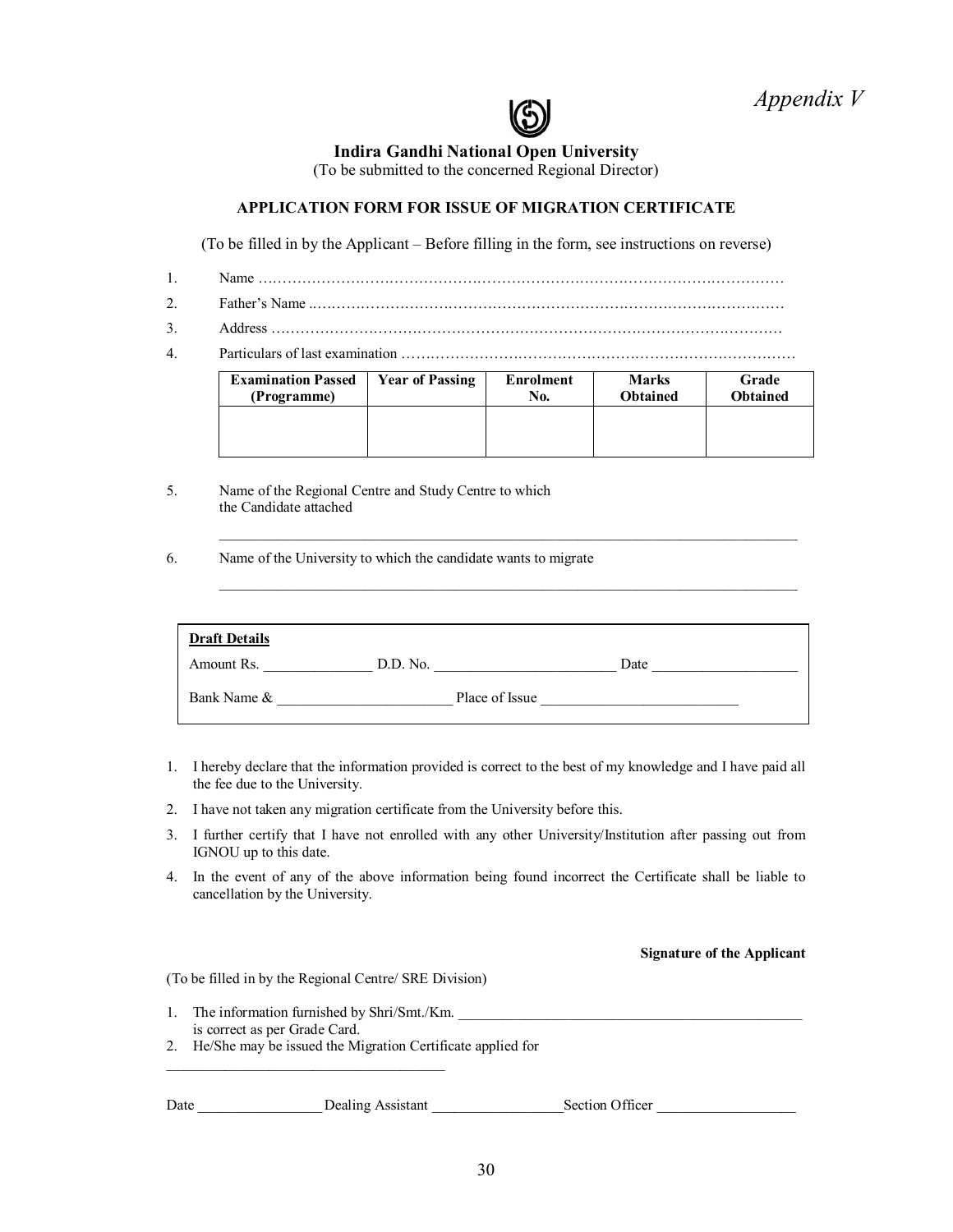#### **Instructions**

- 1. A fee of Rs. 200/- should be remitted by way of a Demand Draft drawn in favour of IGNOU and payable at the city of the Regional Centre or New Delhi as the case may be.
- 2. At the time of submission of the application for issue of Migration Certificate the applicant should attach Xerox copy of consolidated Statement of Marks of Provisional Certificate issued by this University (duly attested) for verification.
- 3. Duplicate Migration Certificate can be issue on payment of Rs. 200/- only in case the same has been lost, destroyed or mutilated on submission of an Affidavit drawn up on a non-judicial stamp paper of the value of Rs. 2/- to be sworn before a Magistrate on the following format.

|             | son/daughter of |  |  |  |                                                                                                           |           |
|-------------|-----------------|--|--|--|-----------------------------------------------------------------------------------------------------------|-----------|
| resident of |                 |  |  |  |                                                                                                           |           |
|             |                 |  |  |  | hereby solemnly declare that the Migration Certificate No.                                                | dated     |
|             |                 |  |  |  | issued to me by the                                                                                       | to enable |
| me to join  |                 |  |  |  | University has been lost and I did not join any other University                                          |           |
|             |                 |  |  |  | on he basis of the same nor have I submitted the Migration Certificate for joining any other University". |           |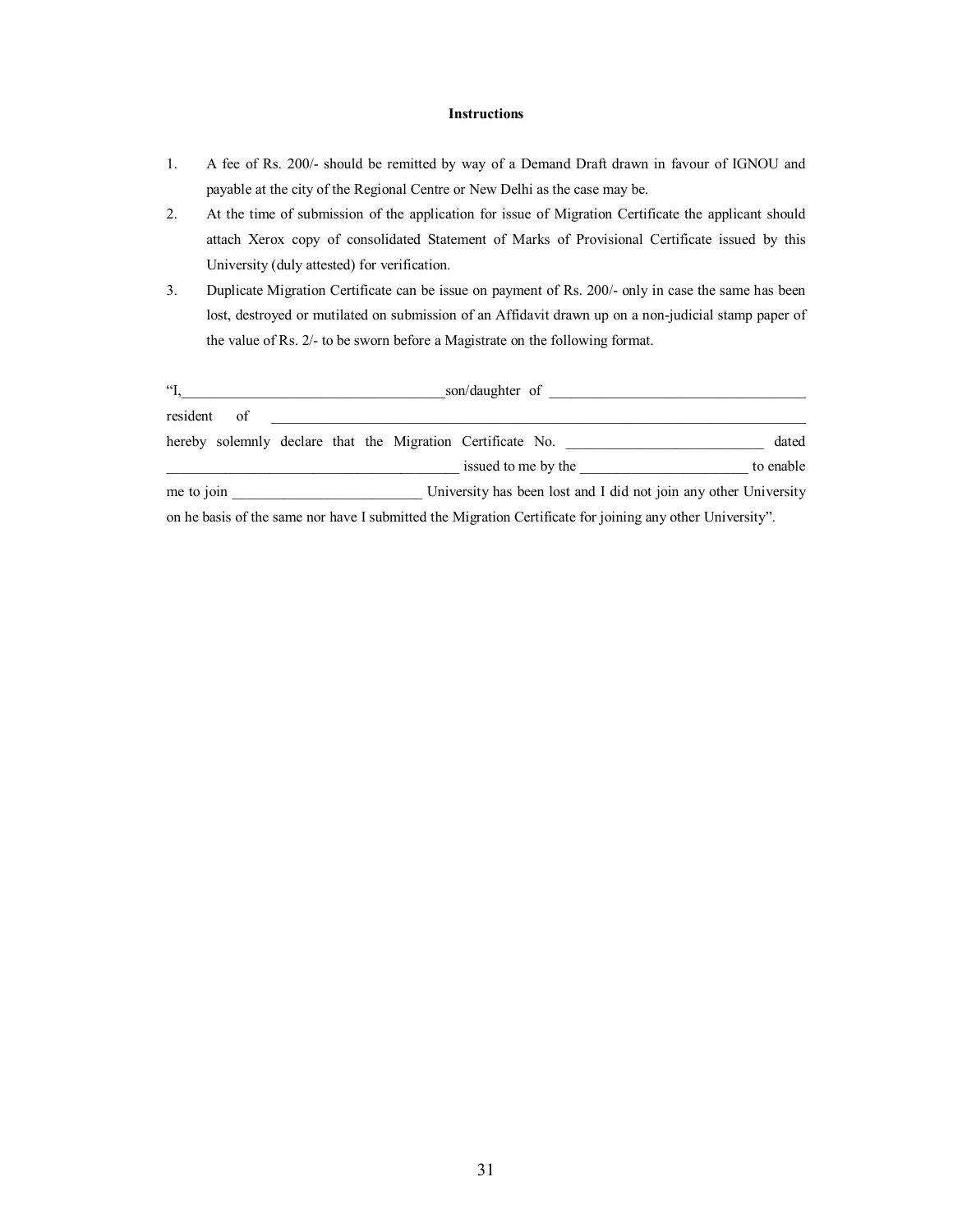*Appendix VI*



**Student registration and evaluation division Indira Gandhi National Open University Maidan Garhi, New Delhi-110 068**

**Dates for submissions: 1st Aug. to 31st Oct. or 1st Feb. to 20th April**

# **Re-admission form for all programmes**

(other than MP & MPB – Details as shown in Table-A)

1. Name & Address of the student  $\Box$  $\_$  ,  $\_$  ,  $\_$  ,  $\_$  ,  $\_$  ,  $\_$  ,  $\_$  ,  $\_$  ,  $\_$  ,  $\_$  ,  $\_$  ,  $\_$  ,  $\_$  ,  $\_$  ,  $\_$  ,  $\_$  ,  $\_$  ,  $\_$  ,  $\_$  ,  $\_$  $\_$  , and the set of the set of the set of the set of the set of the set of the set of the set of the set of the set of the set of the set of the set of the set of the set of the set of the set of the set of the set of th 2. Programme Code : 3. **Enrol.** No. 4. Regional Centre Code : 5. Study Centre Code :

6. Details of course(s) not completed for which re-admission is sought.

| SI.        | Course | <b>Title of the Course</b> | <b>Credits</b> | <b>Course Fee</b> |
|------------|--------|----------------------------|----------------|-------------------|
| <b>No.</b> | Code   |                            |                | (Rs.)             |
|            |        |                            |                |                   |
|            |        |                            |                |                   |
|            |        |                            |                |                   |
|            |        |                            |                |                   |
|            |        |                            |                |                   |
|            |        |                            | Total Rs.      |                   |

7. Details of re-registration for the missed year(s)/semester(s), if any:

| Year(s)     | Course Code(s) of the missed | Re-registration fee |
|-------------|------------------------------|---------------------|
| semester(s) | vear(s)/semester(s)          | Ks.                 |
|             |                              |                     |

8. Total Fee  $\left(\text{col} \cdot \text{no.6+7}\right)$  Rs. enclosed vide Demand Draft No.

Date \_\_\_\_\_\_\_\_\_\_\_ of \_\_\_\_\_\_\_\_\_\_\_\_\_\_\_\_\_\_\_\_\_\_\_\_\_\_\_\_\_\_\_\_\_\_\_\_\_\_\_\_\_\_\_\_\_\_\_\_\_\_ (Name of

Bank)

(DD should be drawn in favour of "IGNOU" payable at New Delhi\_

Dated : \_\_\_\_\_\_\_\_\_\_\_\_\_\_

Mail this **Re-admission Form** along with DD to Registrar, SR&E Division, IGNOU, Maidan Garhi, New Delhi-110 068 on or before the last date mentioned above.

Signature of the Student

**Note: Please retain a copy of this form for any future reference.**